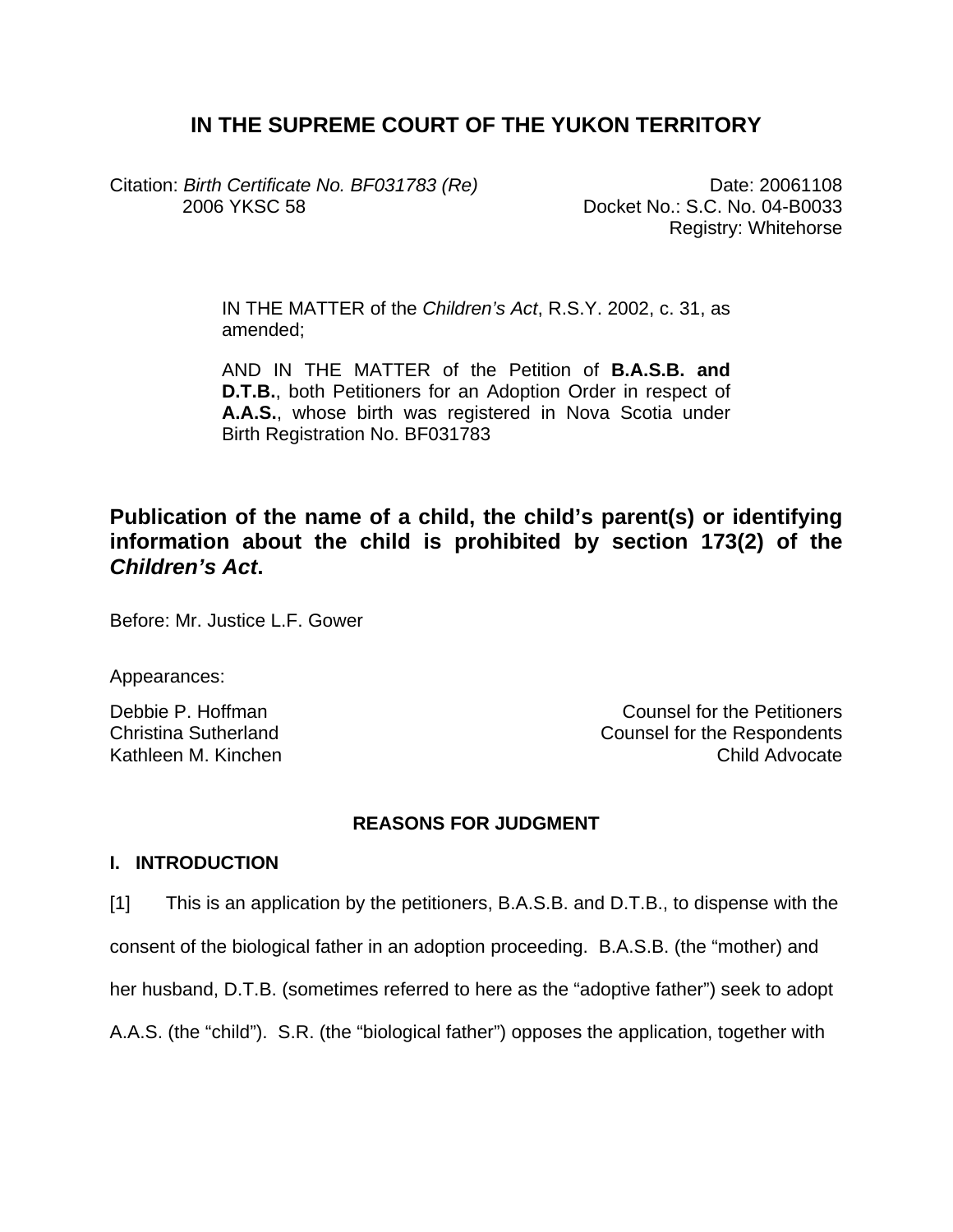his parents, L.R. (the "paternal grandfather") and K.R. (the "paternal grandmother"). I will refer to S.R., L.R. and K.R. jointly as the "respondents".

[2] The child was born on December 14, 1993 and will therefore be 13 years old this coming December. She has been represented by a child advocate since May 2006 and has consented in writing to the adoption by the adoptive father pursuant to s. 83(1) of the *Children's Act*, R.S.Y. 2002, c. 31 (the "*Act*").

[3] The mother and D.T.B. commenced a relationship in 1998 and were married in 2002.

## **II. BACKGROUND**

[4] The petitioners' application for the adoption was filed over two years ago, on July 26, 2004. The respondents retained counsel both in the Yukon and in their home province of Nova Scotia. The paternal grandmother and the biological father each swore affidavits opposing the adoption on October 19 and 22, 2004, respectively. The petitioners filed their notice of motion to dispense with the biological father's consent on October 29, 2004.

[5] A report from the Director of Family and Children's Services was filed on February 3, 2005, recommending that the application for adoption be granted.

[6] The paternal grandfather swore his affidavit in opposition to the adoption on February 9, 2005.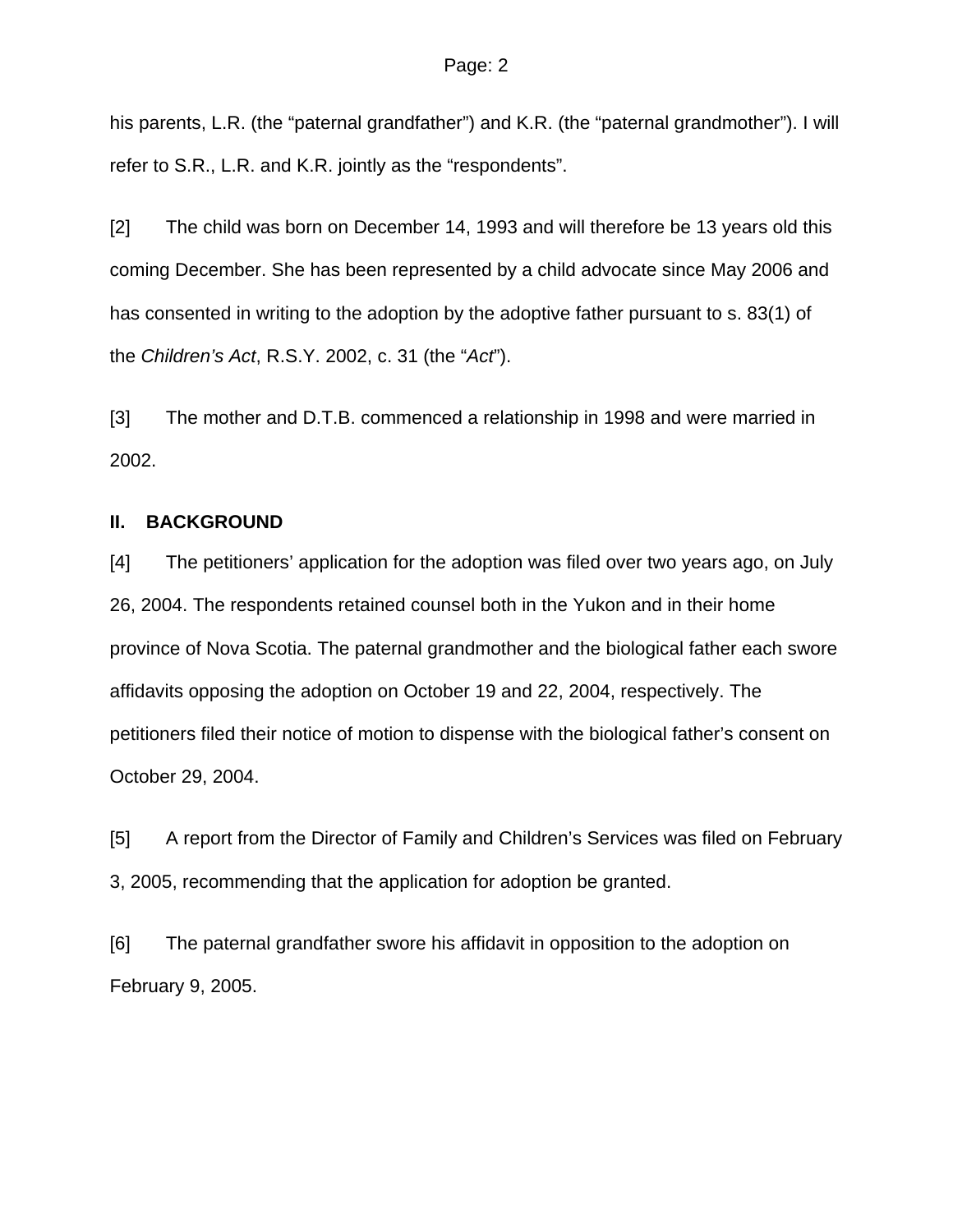[7] The petitioners then waited to schedule the hearing of their motion until August 9, 2006, in order that the child would, by then, be 12 years of age, such that her consent to the adoption would be required pursuant to s. 83(1) of the *Children's Act*.

[8] In June and July, 2006, affidavits were filed by each of the petitioners, as well as an affidavit from the maternal grandmother, R.M.S., and the child's former live-in caregiver, M.G.T. I will refer to this cumulatively as the "material in support of the motion".

[9] On August 9, 2006, the hearing commenced, with the biological father and paternal grandfather participating by telephone. The paternal grandfather acknowledged that he had received the notice of hearing in April 2006 and that all three respondents again retained counsel in Nova Scotia about that time. He further acknowledged that he received some of the material in support of the motion around the end of June 2006. (It appears he would have received all but the affidavit of R.M.S., which was not filed until July 20, 2006. However, I am advised that all the material in support of the motion was delivered in a timely fashion to the respondents' Whitehorse counsel.) Finally, the paternal grandfather confirmed that he discussed this material with the respondents' legal counsel.

[10] The biological father acknowledged that he received the material in support of the motion about one month prior to the hearing date and that he intended to file affidavits in response, after consultation with the respondents' counsel. In fact, he submitted that draft affidavits had been prepared with that counsel.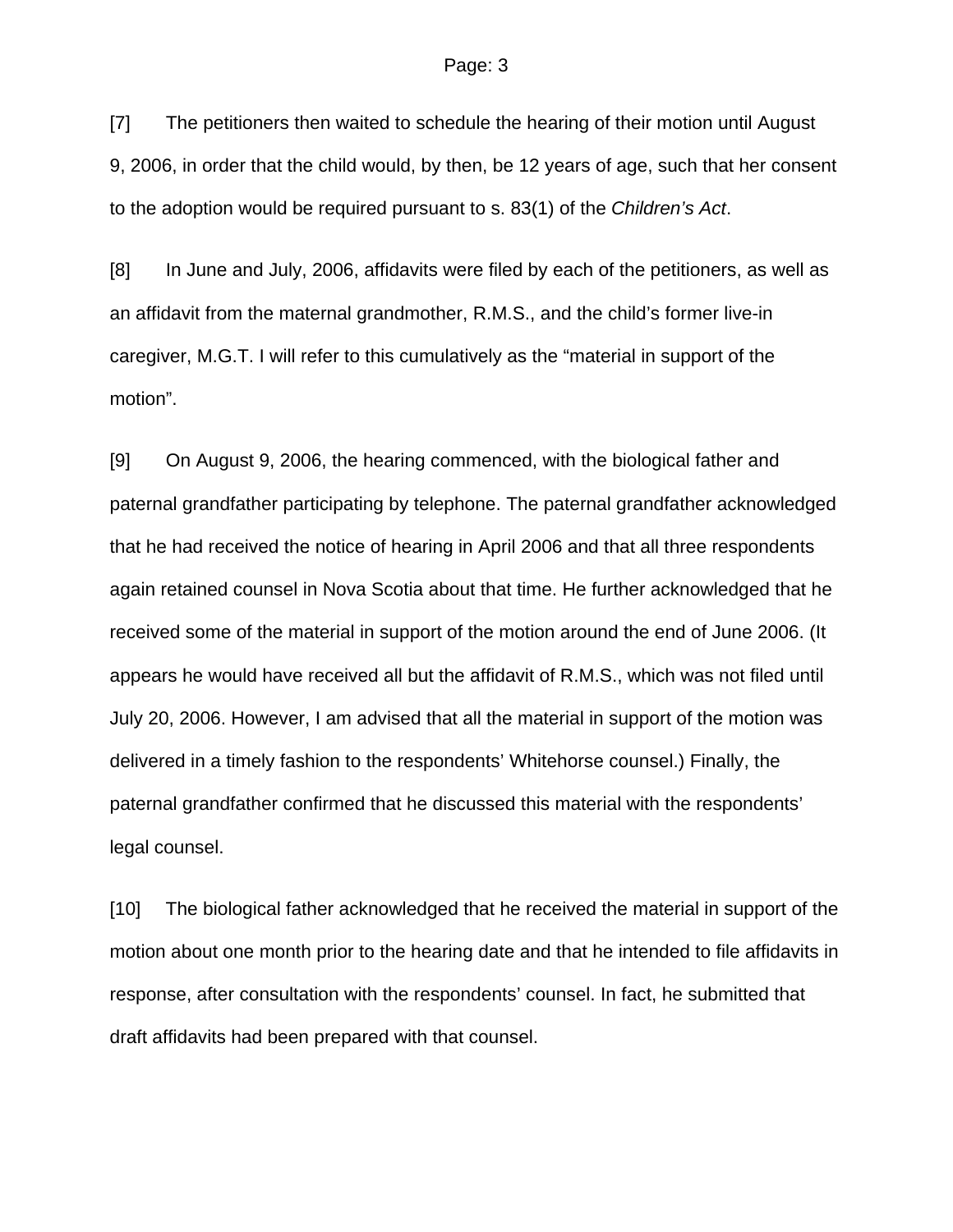[11] Nevertheless, as of the specified hearing date, August 9, 2006, the respondents had not filed any supplementary affidavits in specific response to the motion. Rather, the biological father and the paternal grandfather sought an adjournment to retain new counsel in the Yukon. They claimed to have been in contact with Whitehorse counsel, Christina Sutherland, who was apparently willing to act, but was unavailable until the end of August. Notwithstanding opposition to the adjournment application by both the petitioners' counsel and the child advocate, I adjourned the hearing to August 28, 2006.

[12] On August 28, 2006, Ms. Sutherland appeared as counsel for the respondents. While she made submissions on their behalf, she did not file any supplementary materials in response to the application to dispense with the biological father's consent to the adoption. Ms. Sutherland indicated that the biological father had wanted to attend the hearing via speaker phone, but he did not because "he had to go back to school". The paternal grandparents did not participate at the hearing either, except through counsel.

[13] Having heard the submissions of all counsel, it seemed to me that it would not be in the child's best interests to delay my decision any longer than necessary. Therefore, I orally granted the petitioners' application to dispense with consent on August 28, 2006 and indicated that these written reasons would follow.

### **III. ISSUES**

[14] The global issue is whether it would be in the best interests of the child to make an order dispensing with the biological father's consent to the adoption pursuant to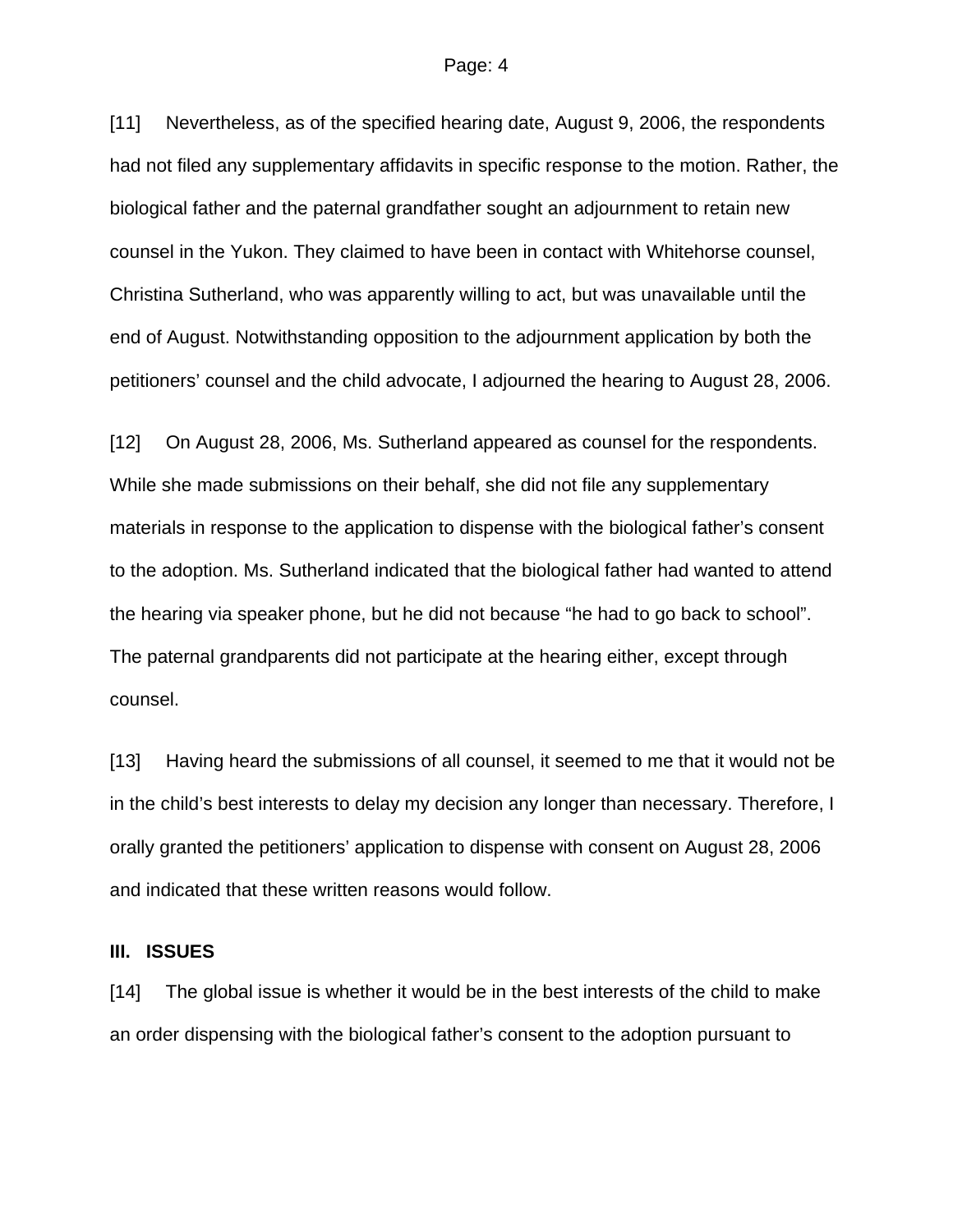s. 88(1) of the *Act*. In making that determination, I am to consider all relevant factors, including:

- a) Whether the biological father is a "concerned parent", as defined in the *Children's Act*?
- b) Whether the biological father has deserted the child or neglected to provide adequate care and nurture or financial support for the child? and
- c) Whether continuing to require the consent would prejudice the best interests of the child?

[15] Further, pursuant to s. 94(3) of the *Act*, I must consider whether it would be more appropriate to deny the application to dispense with consent and grant an order for custody, or custody and guardianship, to the petitioners.

# **IV. ANALYSIS**

# **A. Section 88(1) of the** *Children's Act*

# **(i) Is the biological father a concerned parent?**

[16] Under s. 88(1)(b) of the *Act*, in considering whether it is in the best interests of the child to make an order dispensing with the biological father's consent, I must consider whether he is a "concerned parent". That term is defined in s. 88(2) as meaning:

 $\frac{a}{a}$ .

- a) a parent with the lawful care or lawful care and custody of the child;
- b) a parent regularly exercising rights of custody or of access in relation to the child, or attempting to exercise those rights;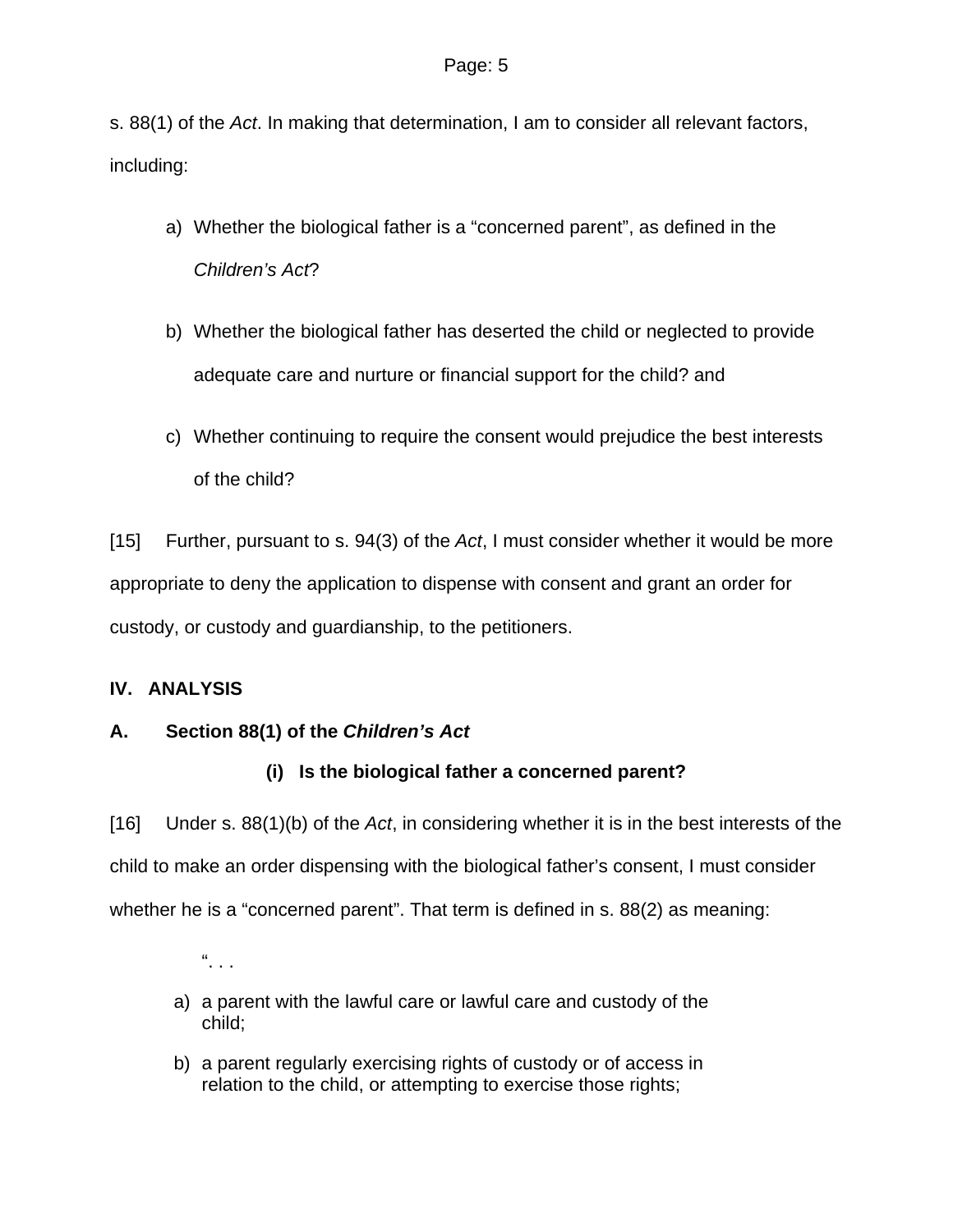- c) a parent regularly providing financial support for the child; or
- d) a parent whose application respecting care, custody or access in relation to the child is before a court and awaiting adiudication."

[17] Clearly paras. (a) and (d) above have no application in the case before me. The biological father is not a parent with the lawful care or custody of the child, nor is he a parent whose application respecting care, custody or access in relation to the child is before a court and awaiting adjudication.

[18] As for whether the biological father is a parent "regularly exercising rights of ... access in relation to the child, or attempting to exercise those rights", I will make specific reference to the affidavit evidence. However, before I do so, I must say that the quality of this affidavit evidence, and the manner in which the litigation has progressed, has affected my determination of the matter. First, the original affidavit material filed by the respondents is now quite dated. In particular, the affidavits of the biological father and the paternal grandmother were almost two years old at the time of the hearing. That is a significant amount of time whenever one is dealing with the question of the best interests of a pre-adolescent child. Second, many of the allegations made in the respondents' initial affidavits have been specifically addressed by the material in support of the motion. Further allegations have also been made in that material and those allegations remain uncontradicted. As a result, on certain points, notwithstanding that the ultimate onus is on the petitioners, the evidentiary burden shifted to the respondents and I have concluded that they have not met this burden.

[19] The mother was 15 years old at the time of the child's birth in 1993. The biological father was not involved with the pregnancy or the birth and initially denied paternity. He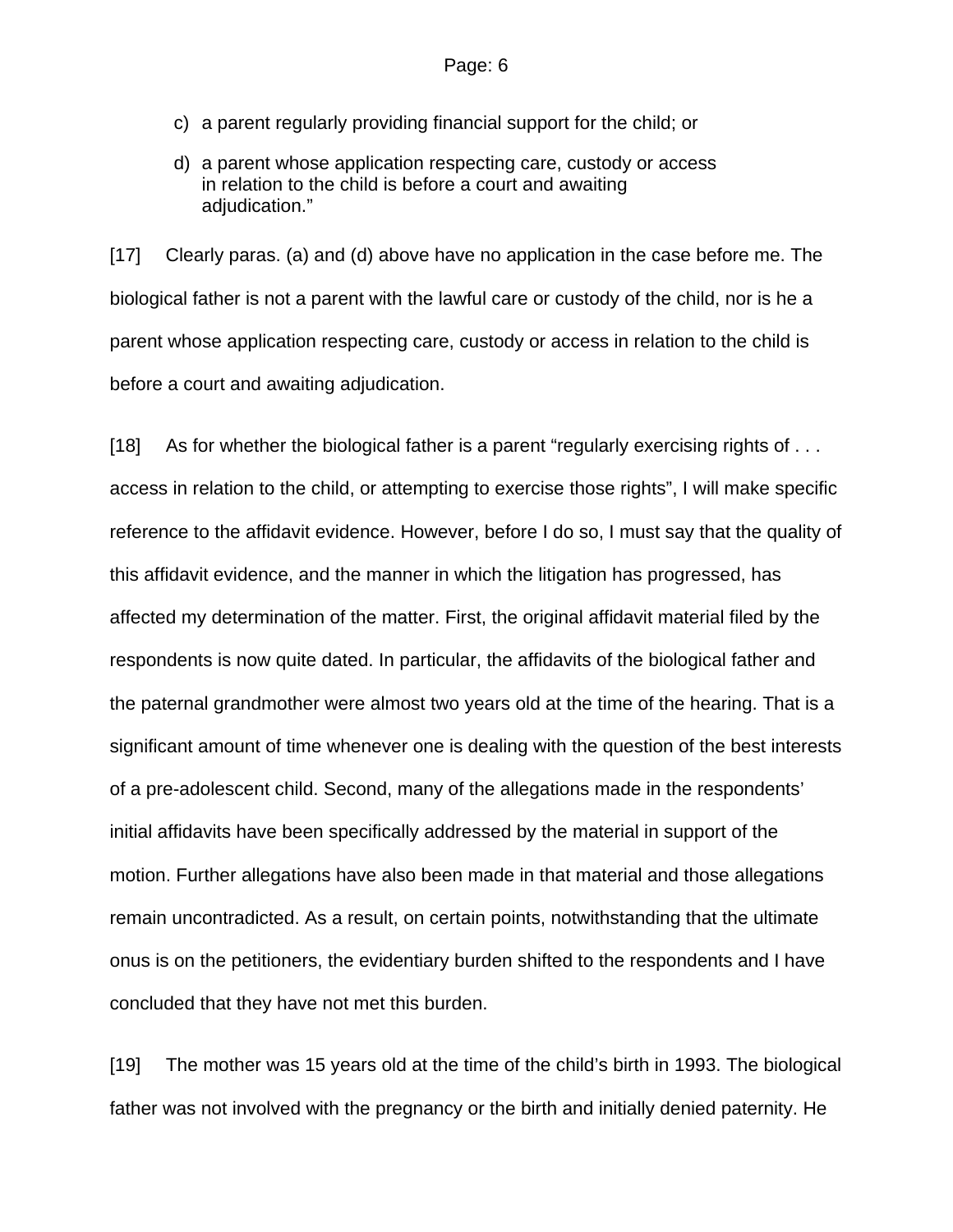was 17 years old at the time and was attending school in the United States. He agreed that the mother and the maternal grandmother could have custody of the child, providing he had access rights. Access was apparently opposed by the mother and the maternal grandmother. In December 1994, the respondents obtained an order from the Nova Scotia Family Court granting them reasonable access. According to the biological father, both he and the paternal grandparents initially sought to exercise their access rights, but were continually thwarted from doing so, particularly by the mother. For a period of time, the child was in the care of the maternal grandmother, while the mother was attending school, and the biological father said that he was able to exercise "consistent" visits with the child. However, his access became more difficult to exercise following his move to Calgary in September 2002 and he claims that those difficulties have continued to date.

[20] The biological father has recently become involved in another relationship, which has produced a son, P., born June 29, 2004. The biological father claims that his attempts to maintain a relationship with the child and to acquaint her with P. have been frustrated by the mother. He asks this Court not to remove the access rights he and his parents have "fought so hard to achieve". He states that the mother has managed to keep the child away from his family "the best she could" and that if the adoption is granted, the child will lose all chances of seeing her father and his extended family, including her "little brother", again.

[21] The report filed by the Director of Family and Children's Services includes information about the child's views towards her biological father and the paternal grandparents, at page 3: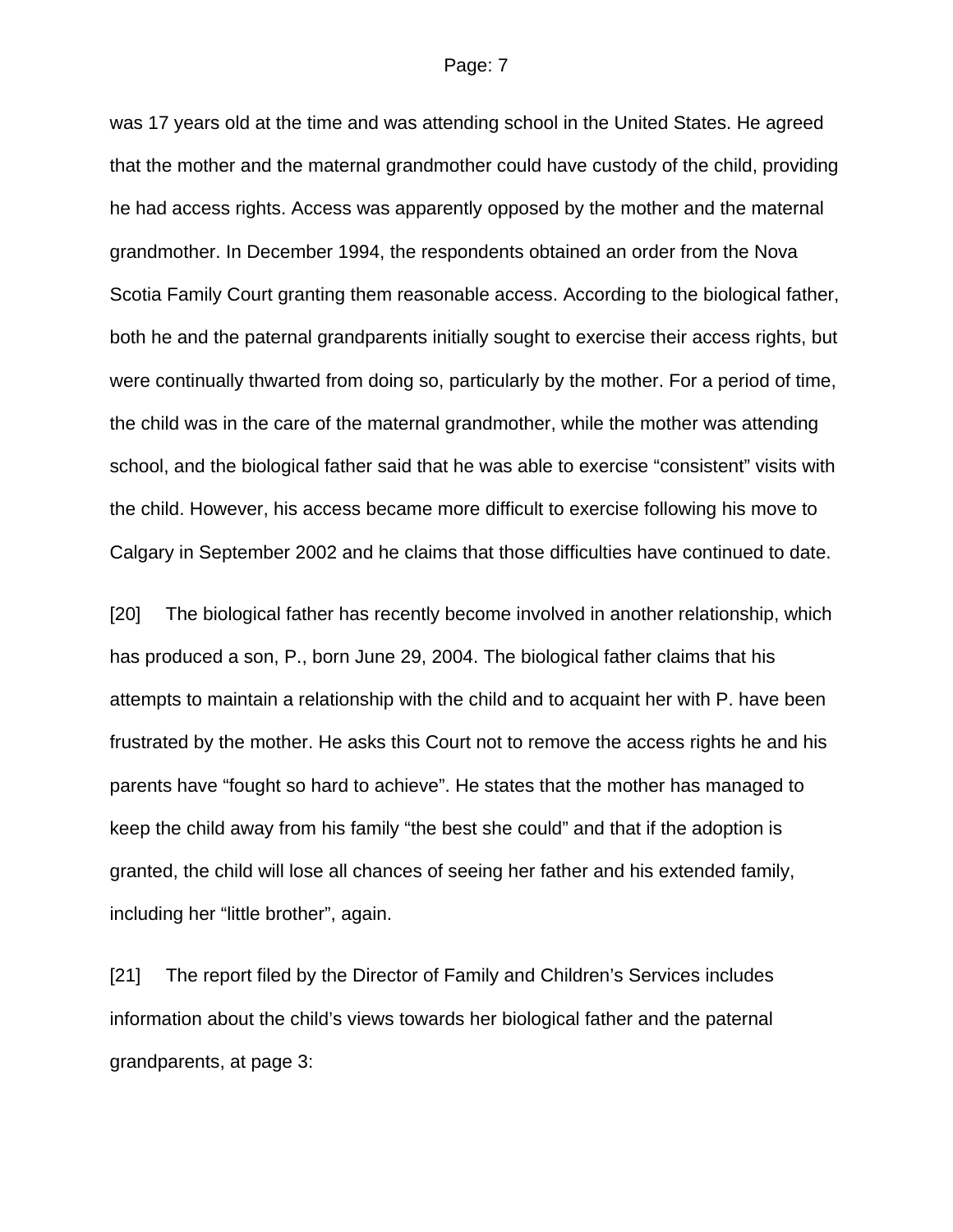"[A.A.S.] expressed that she does not feel a closeness to her birth father or to his parents; she indicated that she has seen [S.R.] rarely and that his parents did not attend her concerts or school activities when she lived in Nova Scotia. [A.A.S.] described her paternal grandparents as being like 'friends of the family', a situation she does not anticipate will change with adoption".

I found that information to be particularly instructive, as it comes from a totally objective source. It indicates that the child does not view her paternal grandparents with hostility and tends to counter the respondents' allegations that the mother has consistently tried to drive a wedge between the child and her paternal extended family. The passage also indicates that, from the child's perspective, she has seen her biological father "rarely" and does not feel "a closeness" to either him or his parents. That suggests that there is no particular attachment between the child and the biological father or the paternal grandparents.

[22] The other relatively important source of information in this hearing was the affidavit of the child's former live-in caregiver, M.G.T. Although M.G.T. continues to maintain a relationship with the child and the maternal extended family, she is nevertheless one step removed from that family and therefore relatively objective. She deposed that from January 1995 to 1997, the biological father exercised access with the child in her presence no more than "a handful of times" and she believed that he was only doing so to appease his parents. Further, although the paternal grandparents showed more interest in the child than the biological father, "they were not involved on a regular and consistent basis". M.G.T. deposed that, after 1997, the visits by the paternal grandparents "became less frequent and [the biological father] did not exercise access". At no time when she was with the child for birthdays, Christmases, sleepovers, hospital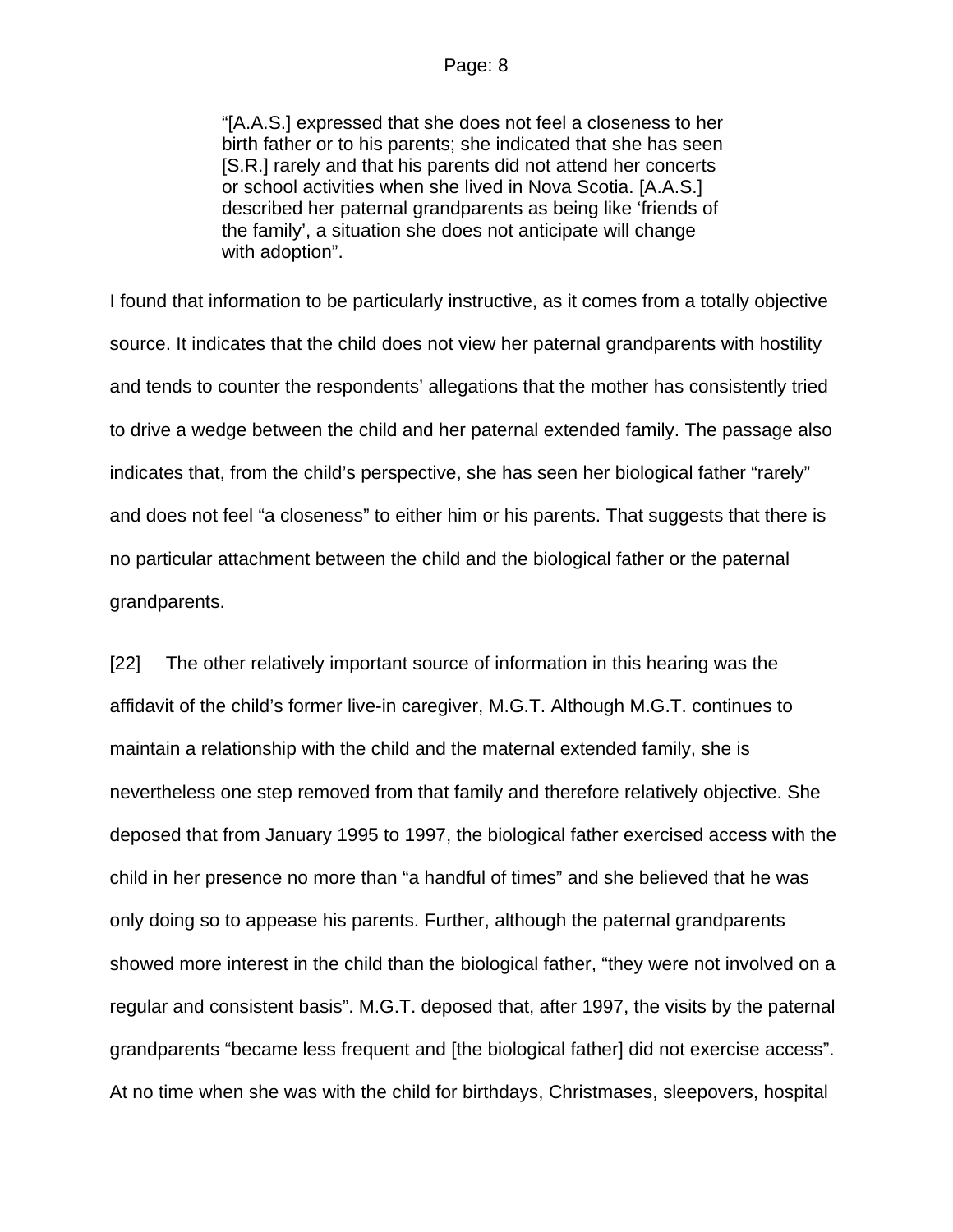visits, school performances, skating and other special events, did she observe the biological father present. She did however acknowledge the presence of the paternal grandparents at such occasions, but even those visits were limited in number. M.G.T. deposed that the child showed no interest in the news about the biological father's new son, P., and at one stage emphatically stated "he's no brother of mine". Perhaps the most telling of all was para. 27 of M.G.T.'s affidavit:

> "From my discussions with [A.A.S.] it is clear that she feels [the biological father] has moved on and he is a stranger to her. [S.R.] has his own family which does not include her and she feels entitled to the same consideration of being allowed to enjoy 'Her Family' without interference from him".

[23] The mother deposed in her second affidavit that she kept notes of every

conversation and every contact she and the child had with the biological father. She set

those out at para. 71, stating that she had not picked and chosen the information, but

had included it all. According to the mother, the biological father's access or attempts to

exercise access to the child from her birth to the present were as follows (and I

paraphrase):

- a) **1993 1995 (A.A.S.'s birth to age two):** The biological father and his parents began to exercise access at Christmas 1994, however he continued to live in the United States and have limited visits during holidays with his parents. A schedule of access was established to accommodate the paternal grandparents' work schedules. They were inconsistent in exercising access and often did not show up.
- b) **1995 1996 (A.A.S., age two):** The biological father was attending university about forty minutes away from A.A.S.'s home. He never spoke with the mother about the child and visited her only sporadically when his parents accessed her. That was mainly on school holidays, as he was usually occupied on regular weekends playing hockey.
- c) **1996 1997 (A.A.S., age three):** The biological father was living in the same town as the mother, but did not approach her or ask her about the child. He accessed the child on some school holidays with the paternal grandparents.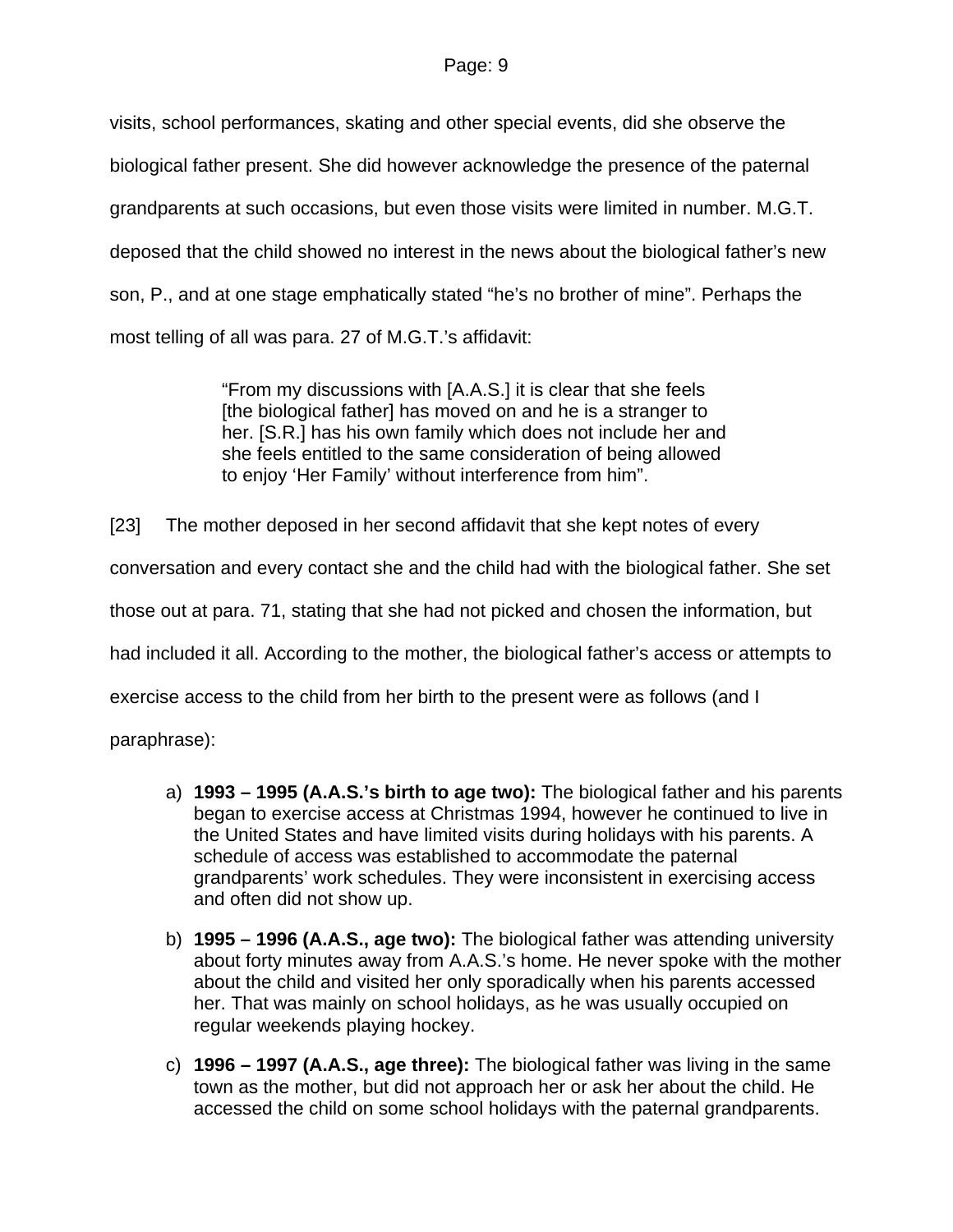- d) **1997 1998 (A.A.S., age four):** He exercised access sporadically, while spending time with the paternal grandparents. The child did not recognize him as her father because they spent so little time together.
- e) **1999 2000 (A.A.S., age five):** The biological father moved to Halifax, which was an hour and a half drive from the child's home. He arranged visitation through his parents, but failed to show up for every visit that was arranged. The paternal grandparents became increasingly involved in attempting to maintain a relationship between their son and the child.
- f) **2000 2001 (A.A.S., age six):** The biological father did not visit the child nor did he contact the mother. It is alleged that he was moving back and forth from Antigonish and Halifax and was selling and consuming illegal drugs and attending all night parties.
- g) **July 2001 (A.A.S., age seven):** The mother initiated her first and only conversation with the biological father regarding the child's well-being. She was concerned about his admitted drug habit. She informed him that she planned to marry D.T.B. She asked him to take an interest in the child and that it was very important for him to establish a bond with her during the following year, failing which D.T.B. would be applying to adopt the child.
- h) **December 2002 (A.A.S., age nine):** The paternal grandparents had arranged to take the child to a Christmas party. The day before the visit, the child cried and said that they were not taking her to the party, but rather to the Halifax airport, an hour and a half away, to pick up the biological father. [I presume the child learned this from speaking to the paternal grandparents on the telephone.] The mother contacted the paternal grandparents and advised them that the child was upset and did not want to go. She also complained that they had lied to her about their plans in failing to disclose the proposed visit with the biological father.

On Christmas Eve, the mother received a message from the biological father saying that he would bring down the child's presents the next day. He did not show up nor ask to see the child that Christmas.

- i) **February 2003 (A.A.S., age nine):** The biological father withheld his consent to the child's passport application. The mother had intended to have the child accompany her on a cruise vacation out of the country.
- j) **2004 (A.A.S., age ten):** The biological father wrote an email to the child that she was going to have a new brother or sister. The child was upset after reading the email. Eventually, the mother blocked the child's email after the child told her that she did not want to receive anymore emails from the biological father.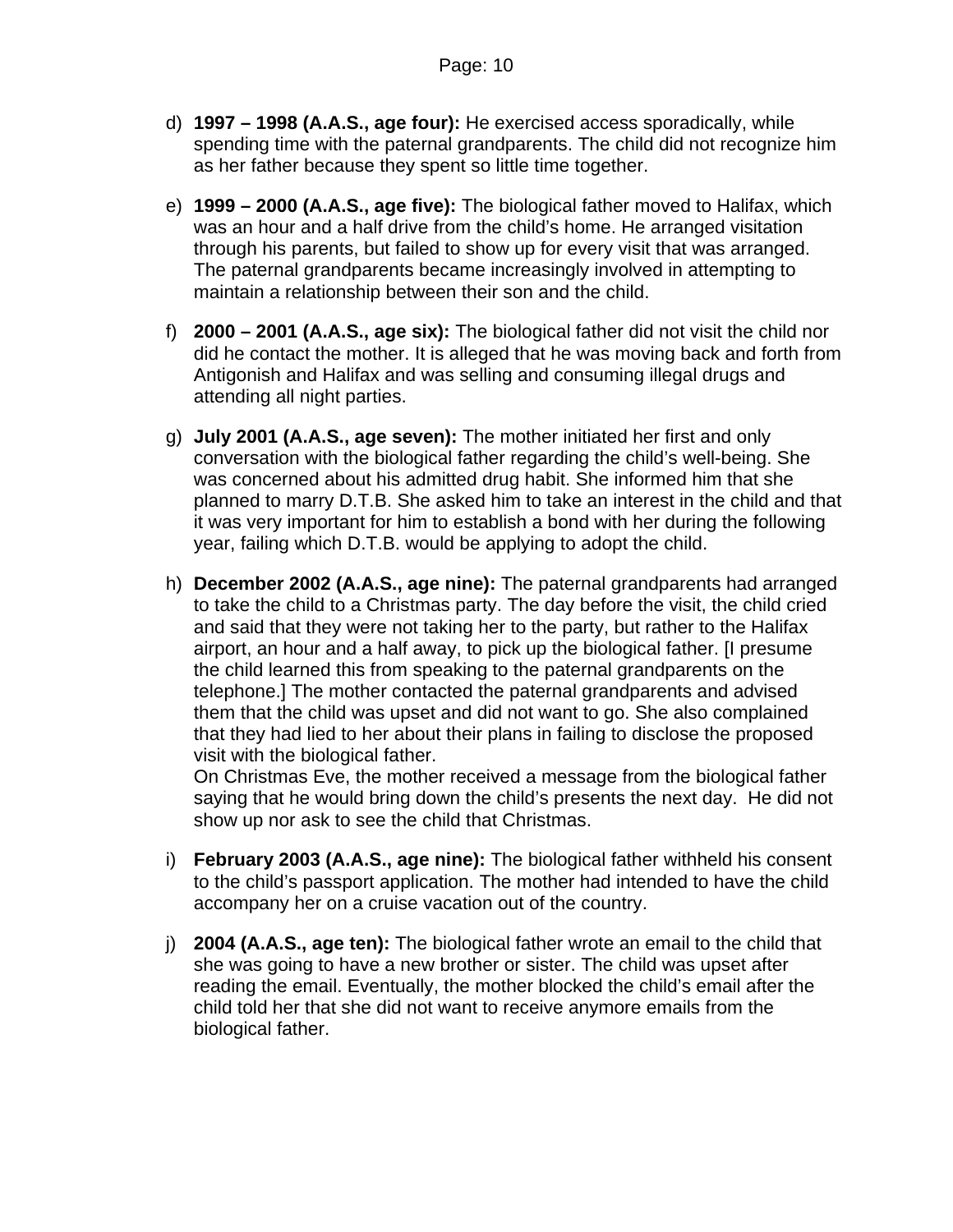[24] In addition, the maternal grandmother, R.M.S., deposed, at paras.  $70(v)(c)$  and 71(a)(xv), that she took the child to the funeral of the paternal great-grandmother in April 2002. She said that this was the first time the child had seen her biological father in four years and it was also the last time she saw him. R.M.S. added, that in her view, the child was "apprehensive and was not left unsupervised in his presence". From R.M.S.' perspective, at para. 71(a)(v), the biological father accessed the child only rarely when she was one to three years old and after that, his life and priorities did not include the child. At para. 28, R.M.S. deposed that the biological father was never present for, nor did he ever express any interest in, the child's health issues. Those issues have been significant and included recurrent kidney infections and renal dysfunction, as well as two dental surgeries and follow-up laser treatment. Further, R.M.S. swore, at para. 39, that the biological father never attended or showed any interest in the child's academic achievements or musical or theatrical performances. Finally, according to R.M.S., at para. 68:

> "The [R.] family had difficulty maintaining consistency for visits. There were a number of cancelled visits, no-shows and eventually no telephone calls. The visits dwindled to a point that unless I personally initiated access by telephoning the [R.] family there was no contact initiated by the [R.] family".

All this evidence is uncontradicted.

[25] While the biological father may have legitimately experienced some difficulty in communicating with the child by email, he made no efforts to try to re-establish that line of communication, or find out what the problem was. Further, D.T.B. deposed, at para. 15 of his second affidavit, that since 2001, when he, the mother and the child started living together as a family, the biological father "has not telephoned or written a letter to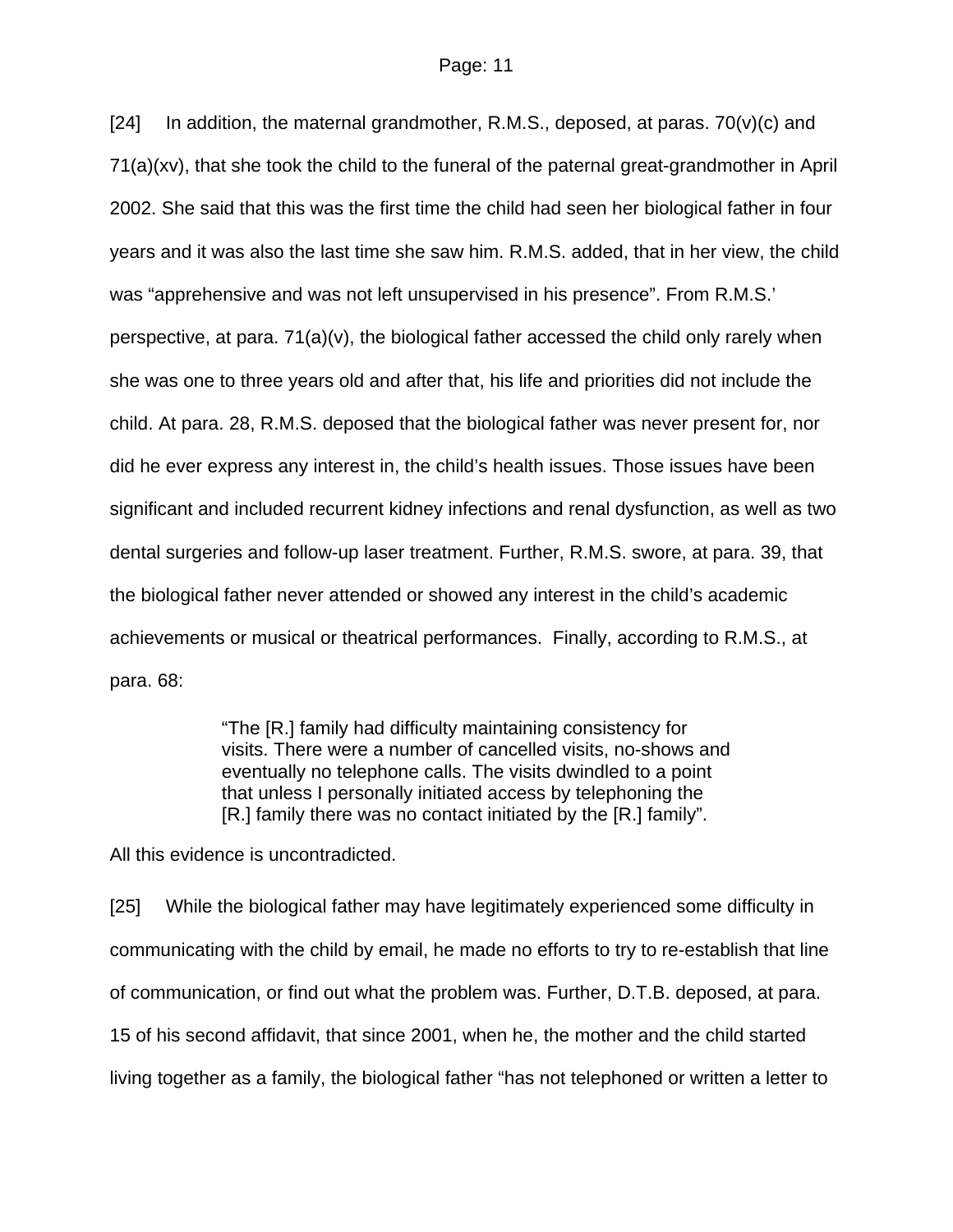[A.A.S.]". D.T.B. also swore that he (and I presume he meant his family) always had a publicly listed telephone number while living in both Nova Scotia and the Yukon.

[26] The evidence of the mother, D.T.B., the maternal grandmother and the child's former live-in caregiver is that the biological father has had virtually no contact with the child of any kind in the last two years and no in-person contact for over four years. Further, prior to the brief meeting between the child and her biological father at the funeral in April 2002, she had not seen him for the previous four years. In other words, in the last eight years or so, the child has only seen her biological father once. That evidence is uncontradicted and unexplained and, in my view, it is most cogent. While the biological father claims to continue to want a loving and caring relationship with the child, he has done little or nothing in the last eight years or more to demonstrate that his professed love and interest in the child are genuine. Rather, the repeated references by the biological father and the paternal grandmother to having "to fight" for their rights relating to the child seem to suggest a continuing power struggle and unresolved hostility towards the mother and her family, as opposed to an authentic desire to maintain healthy and functional contact with the child.

[27] In any event, returning to s. 88(2)(b) of the *Children's Act*, a concerned parent is "a parent" who is regularly exercising access or attempting to do so. Section 4 of the *Act* defines parent as "the father or mother of a child by birth, or because of an adoption order made or recognized under this *Act*". Thus, it is not the access by the paternal grandparents which is at issue here, but rather the access by the biological father. I find that he has not regularly exercised access to the child, nor has he attempted to do so, and therefore he does not fall within that particular definition of "concerned parent".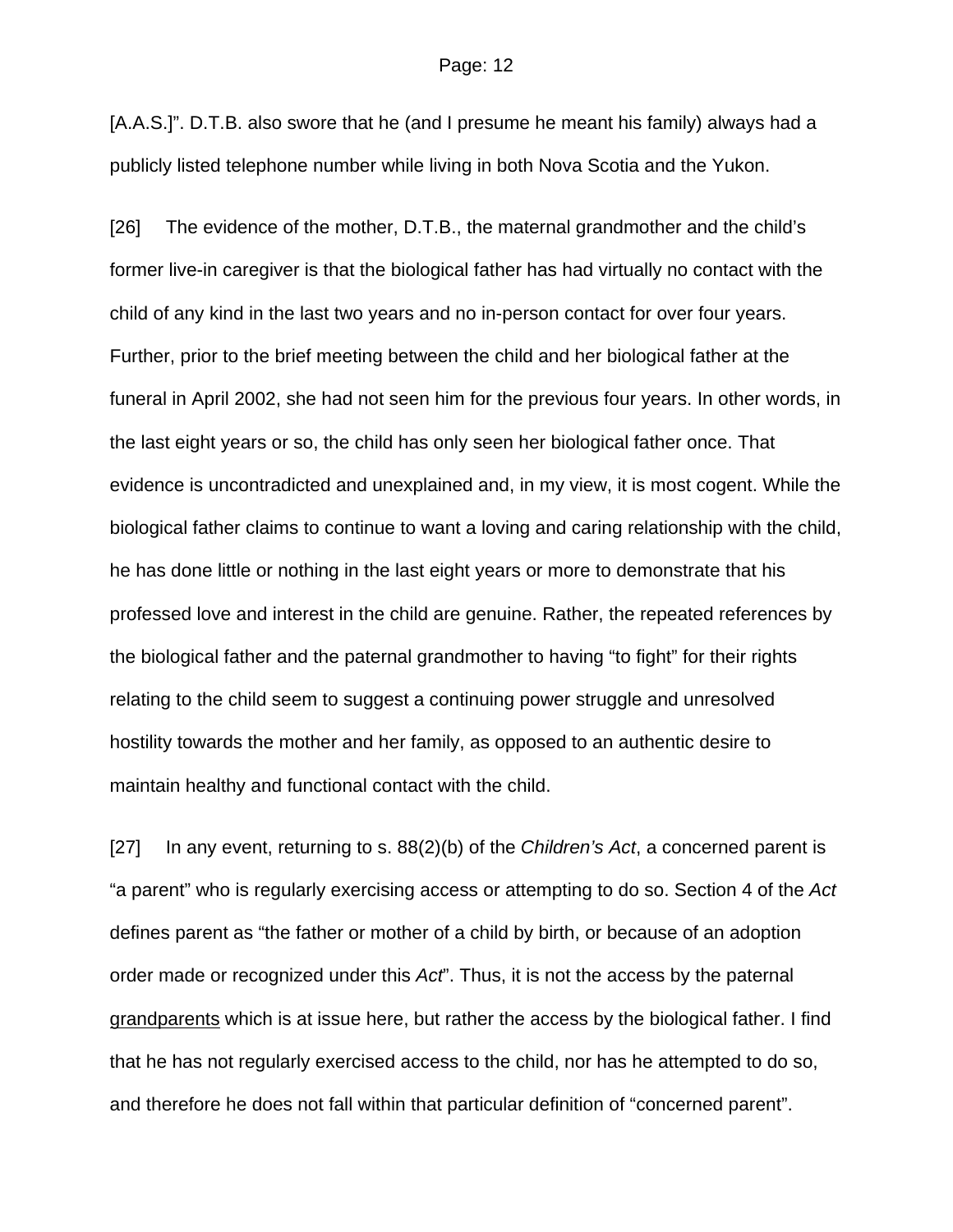[28] Section 88(2)(c) of the *Act* further defines concerned parent as "a parent regularly providing financial support for the child". It is uncontested here that the biological father initially contested the paternity of the child and did not pay child support. In fairness, the maternal grandmother deposed that neither she nor the mother ever requested child support. Rather, pursuant to the applicable legislation, the Nova Scotia Family Court ordered, in response to the applications initiated by the biological father and his parents for a paternity test and access, that child support be paid in the amount of \$217 per month.

[29] The paternal grandmother concedes at para. 13 of her affidavit that she and the paternal grandfather have been paying this child support on their son's behalf. As of the date of swearing that affidavit on October 19, 2004, they were continuing to do so. However, she further deposed as follows:

> "That said, [S.R.] recently used funds from a motor vehicle settlement to repay my husband and I for prior maintenance payments".

I find that last statement to be ambiguous. It does not say whether the biological father repaid his parents entirely for the prior child support they paid on his behalf, or only partially. In my view, there was an evidentiary burden on the respondents to establish that child support was regularly provided by the biological father, in order for him to fall within the related definition of "concerned parent" under the *Children's Act*. The respondents' evidence fails to establish this fact on a balance of probabilities.

[30] Further, there is evidence to the contrary. In the mother's second affidavit she deposed, at para. 71(g)(ii), that in January 2000 she received child support cheques in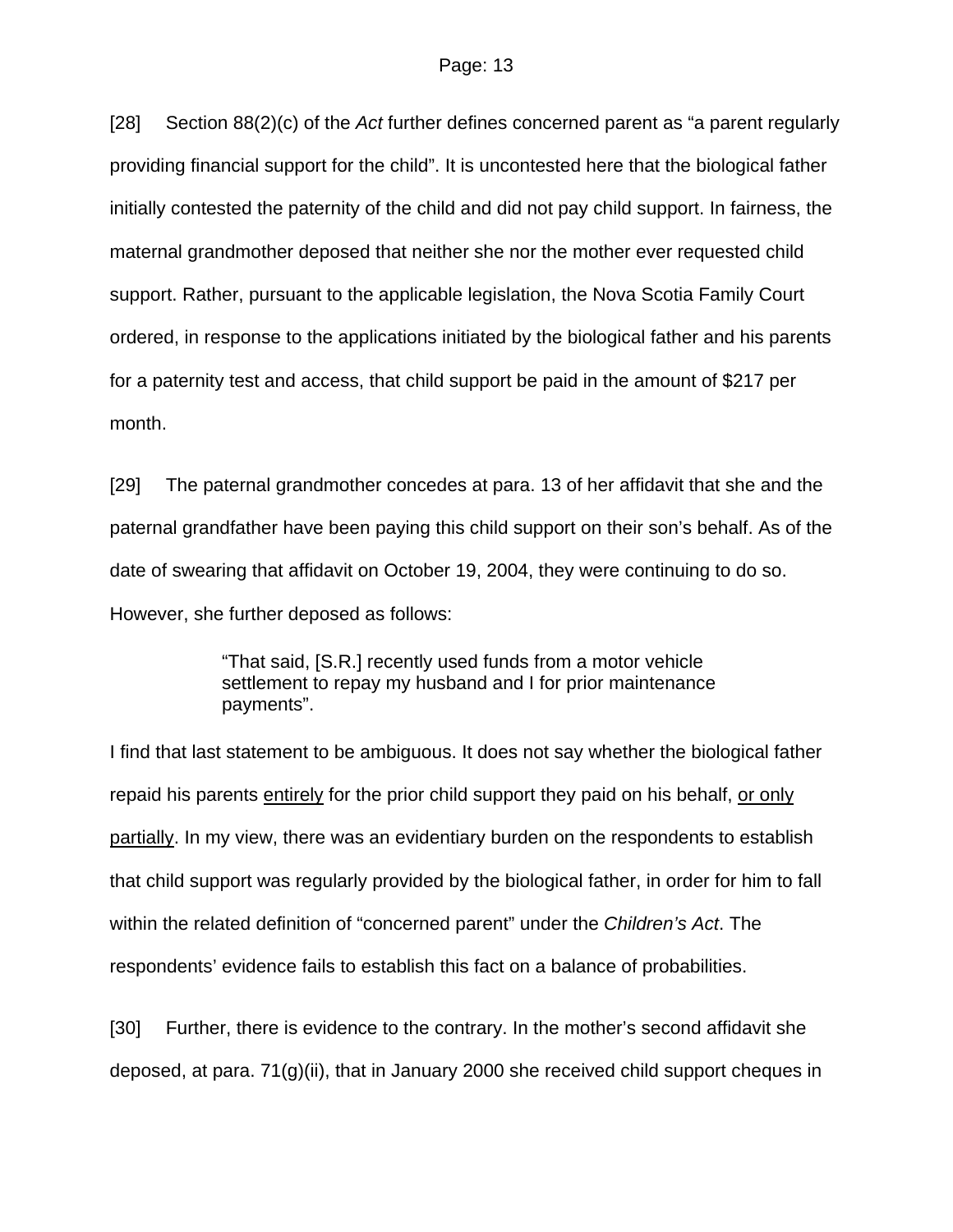the mail signed by the biological father. This was the first time the cheques were signed by him, although the other writing on the cheques was that of the paternal grandmother. In any event, the first such cheque which the mother deposited bounced and the paternal grandparents replaced it. The mother also deposed that during her visit with the biological father in July 2001, she asked him about child support, because she had heard that he had received money from a car accident settlement. She said that she asked the biological father to start paying child support, rather than his parents continuing to do so. He responded that his money was not her business.

[31] I find that the biological father is not a parent who has "regularly" provided financial support for the child and therefore he does not fit within this particular definition of a concerned parent either.

[32] As a result, the biological father does not fit within any of the definitions of concerned parent in s. 88(2) of the *Children's Act*.

# **(ii) Has the biological father deserted the child or neglected to provide her adequate financial support?**

[33] I further find that the evidence I have just reviewed indicates the biological father has essentially deserted the child through his virtual lack of contact in the last eight years, which is about two-thirds of the child's lifetime. There is also a lack of evidence that he has provided adequate financial support for the child. Pursuant to s. 88(1)(d) of the *Children's Act*, I am directed to consider both of these factors in determining whether to dispense with his consent.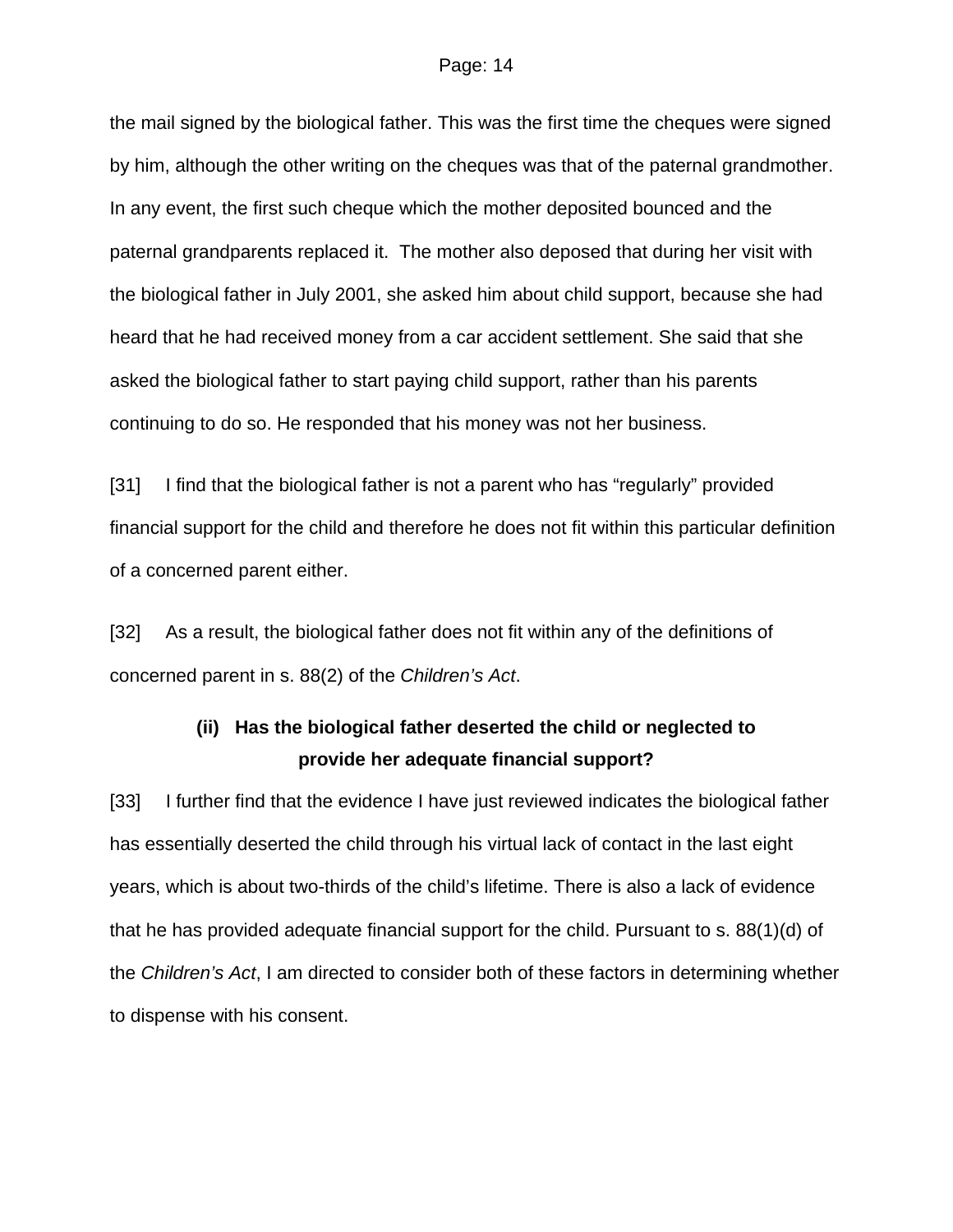# **(iii) Will requiring the biological father's consent prejudice the child's best interests?**

[34] The remaining factor under s. 88(1)(a) of the *Children's Act* is whether it would prejudice the best interests of the child to continue to require the biological father's consent.

[35] The petitioners' counsel argued that the circumstances relating to the child's best interests are set out in ss. 30(1)(a) to (g) of the *Children's Act*. The respondents' counsel countered that those circumstances are inapplicable to adoptions and only relate to applications under Part 2 of the *Act* for custody, access and guardianship. However, the main issue raised by the respondents' counsel was that I must also consider, under s. 94(3) of the *Act*, whether it would be more appropriate to deny the application to dispense with consent and alternatively proceed with an order under s. 94(2) for custody, or custody and guardianship, in favour of the petitioners. Under s. 94(2), such an order specifically refers to Part 2 of the *Act*. Therefore, it seems to me that it is entirely appropriate to consider the specific circumstances of the child set out in ss. 30(1)(a) to (g). That subsection reads as follows:

> "30(1) In determining the best interests of a child for the purposes of an application under this Part in respect of custody of or access to a child, the court shall consider all the needs and circumstances of the child including

(a) the bonding, love, affection and emotional ties between the child and

(i) each person entitled to or claiming custody of or access to the child,

(ii) other members of the child's family who reside with the child, and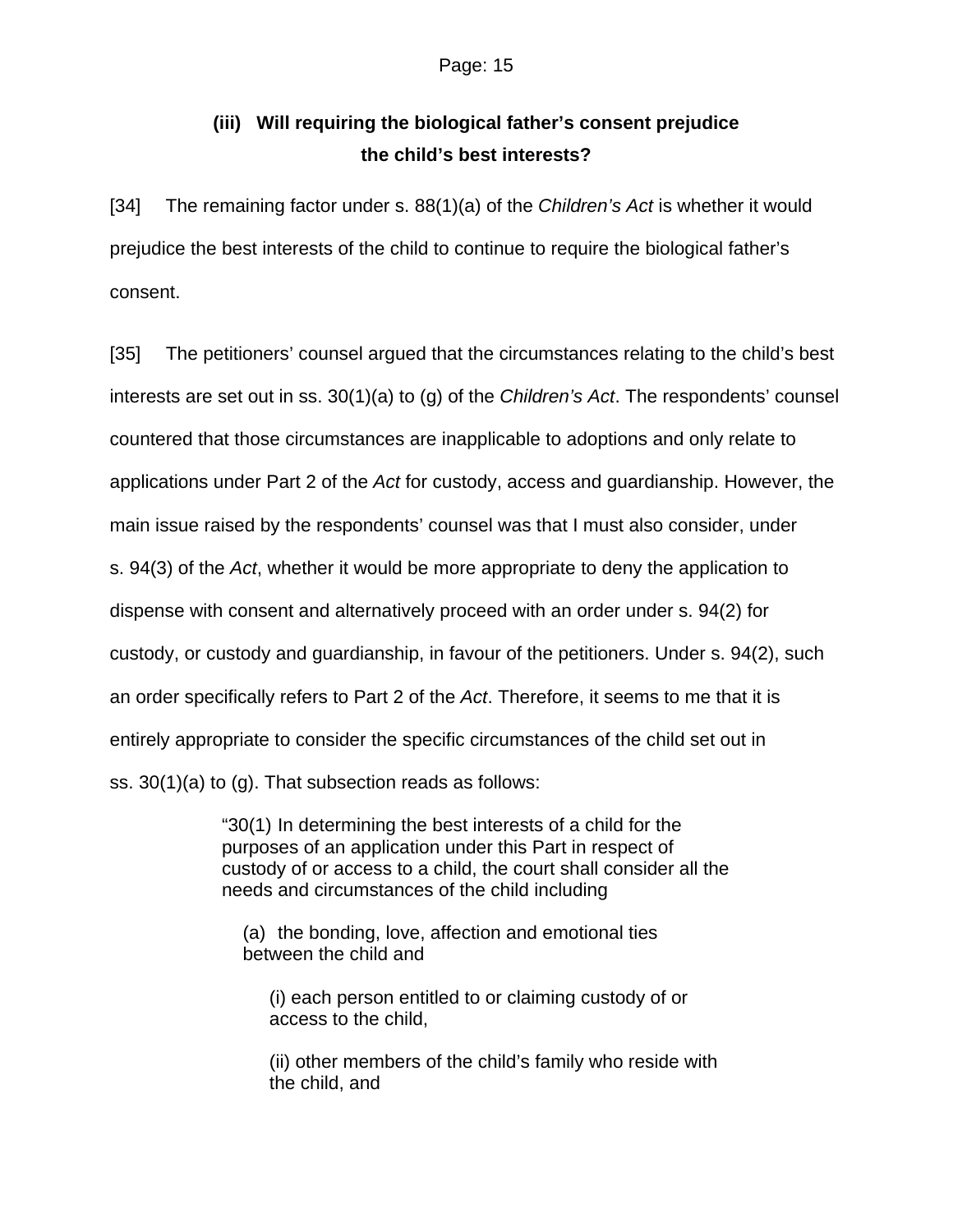(iii) persons, including grandparents involved in the care and upbringing of the child;

(b) the views and preferences of the child, if those views and preferences can be reasonably determined;

(c) the length of time, having regard to the child's sense of time, that the child has lived in a stable home environment;

(d) the ability and willingness of each person applying for custody of the child to provide the child with guidance, education, the [necessities] of life and any special needs of the child;

(e) any plans proposed for the care and upbringing of the child;

(f) the permanence and stability of the family unit with which it is proposed that the child will live; and

(g) the effect that awarding custody or care of the child to one party would have on the ability of the other party to have reasonable access to the child."

[36] Even if I am wrong about the applicability of s. 30(1) to adoptions under Part 3 of the *Act*, the factors I have just quoted are similar in nature to those identified in the case law on dispensing with consent, which I will come to shortly.

[37] Dealing firstly with the list of statutory considerations, I conclude as follows:

a) The preponderance of the affidavit evidence clearly shows the child is bonded with the mother and adoptive father and has strong emotional ties to her maternal grandmother, D.T.B.'s parents, her maternal great-grandparents, her maternal aunt, D.T.B.'s brother and sisters, and the other members of the extended family of the maternal grandmother.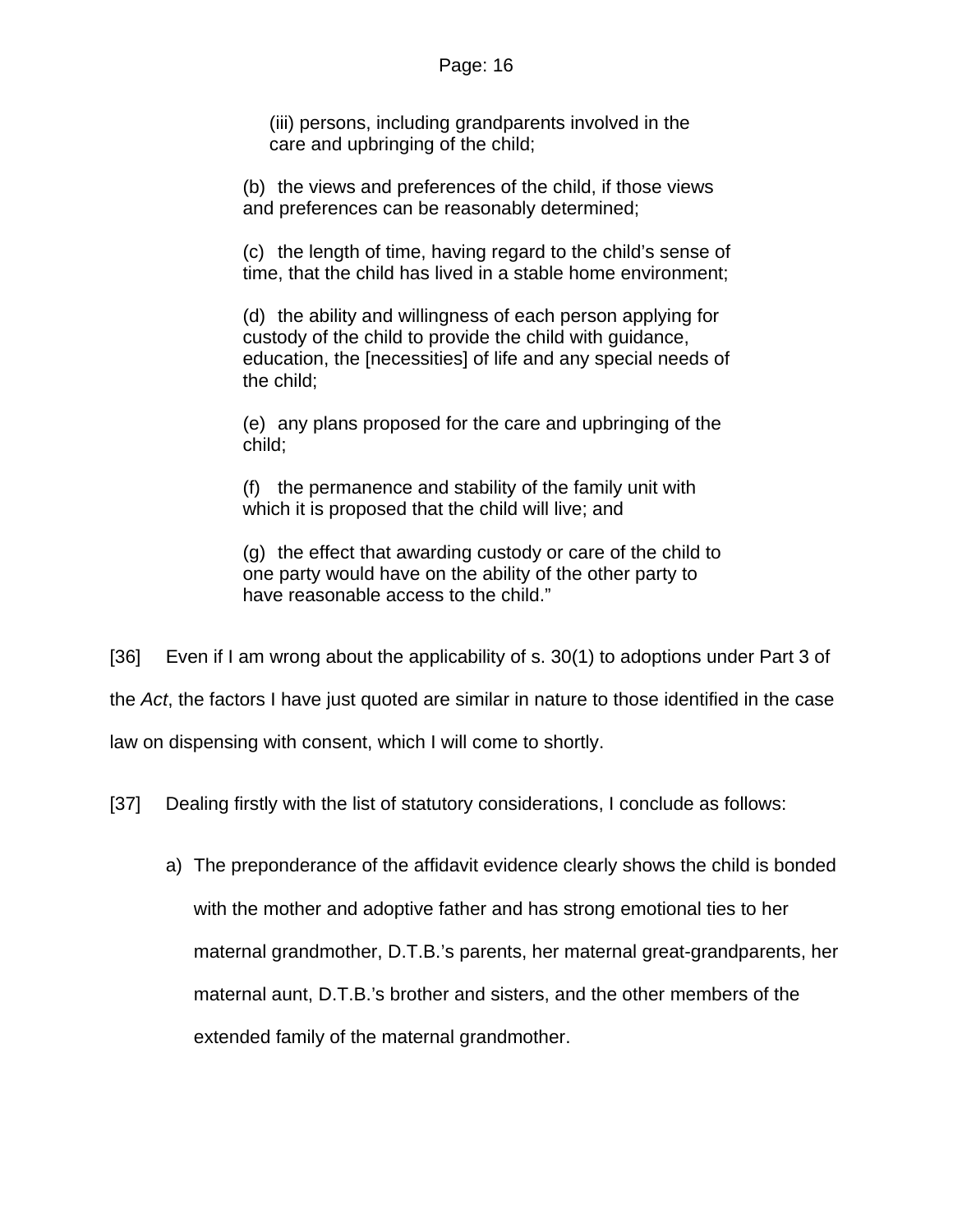- b) It is the stated preference of the child to proceed with the adoption. The child advocate, an experienced family lawyer, has met with her client on four occasions since May 2006. She submitted that the child understands the nature of the application and is very mature and intelligent. The child will soon be turning 13 years of age. The child advocate stated that her client is very "clear and unequivocal" in her wishes and that her wishes are her instructions. In the child advocate's submission, the child's wishes are also in her best interests. The child has instructed her counsel in general terms that the adoptive father is "her father in every sense of the word and that she wants to have that relationship legally recognized". According to the child advocate, "her reality is that [D.T.B.] is her father". The child also signed her written consent to the adoption on June 8, 2006. She stated there that she has been advised by the child advocate of the legal effect of the adoption and fully understands that such an order will transfer her biological father's "privileges, rights, duties, obligation[s] and responsibilities" with respect to her, to her mother and D.T.B. She further understands that such an adoption will end her biological father's legal right to have access to her.
- c) The child has lived in her current stable home environment all her life, with the exception of the early years when the maternal grandmother was the actual guardian, while the mother completed her post-secondary education. The adoptive father has been involved with the child since 1998, which is well over half of the child's lifetime.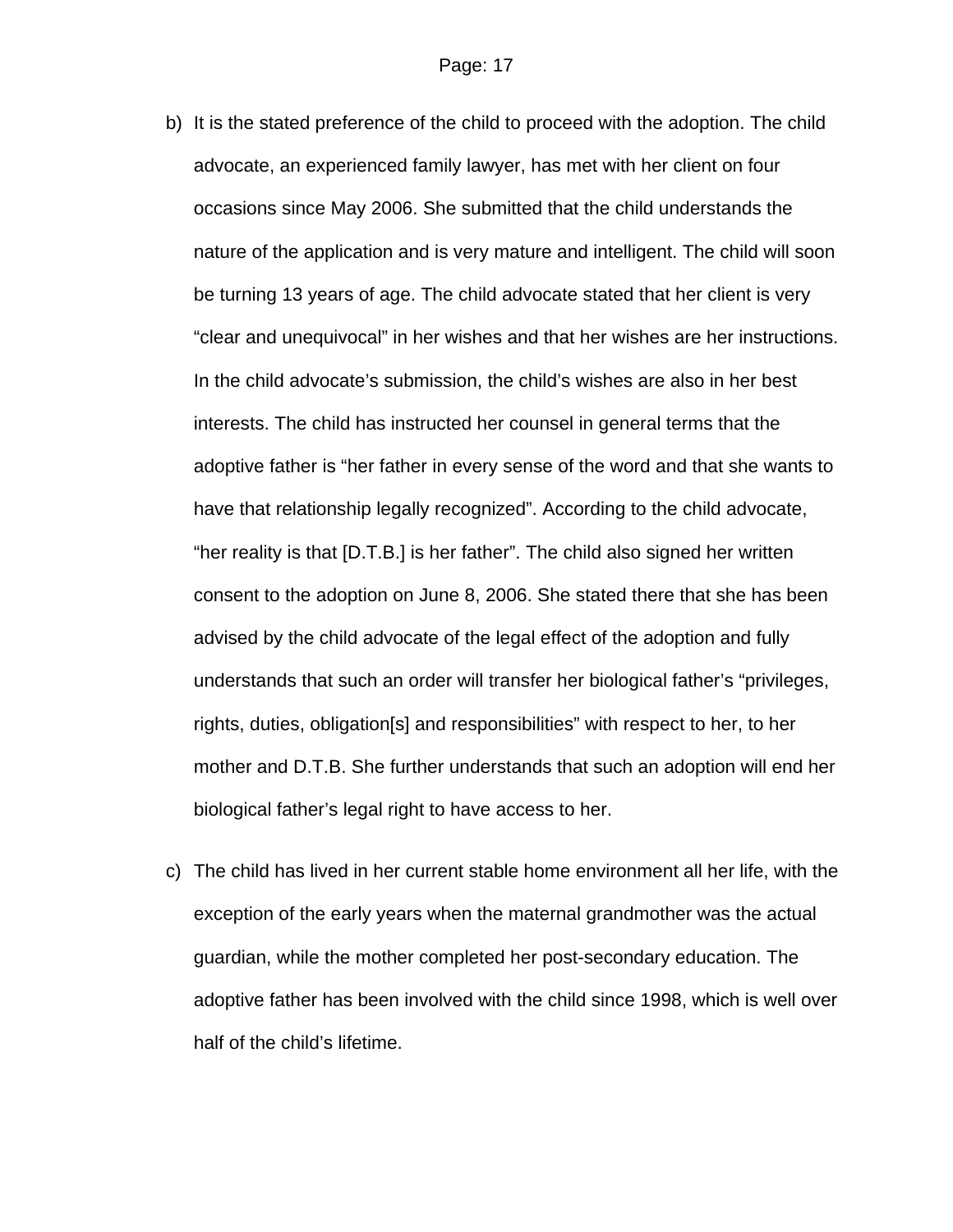- d) Clearly, the mother and the adoptive father are able and willing to provide the child with guidance, education and the necessities of life. It is further apparent that they are similarly able to meet any future special needs of the child.
- e) Plans proposed for the care and upbringing of the child are sufficiently set out in the respective affidavits of the mother and the adoptive father and are similarly reflected in the report of the Director of Family and Children's Services. They are in all respects appropriate.
- f) The family unit of the mother and adoptive father is apparently a permanent and stable one.
- g) Proceeding with the adoption order will terminate the parental rights of the biological father, as well as any access rights currently held by the parental grandparents.

[38] This last point invites consideration of the case law relied upon by the petitioners, in particular *N.J.R.* v. *R.J.M.*, [1994] O.J. No. 1331 (Ct. Just.). *N.J.R.* is important not only for its summary of the law on dispensing with consent, but also because of its similarities in fact. The child in that case was 11 years old at the time of the court hearing. The child's mother and her new husband (the "co-applicant") applied for an order dispensing with the consent of the child's biological father to the child's adoption by the mother's new husband. The mother and the child's father were married in 1975. The child was born in 1983. The parties separated in 1985 and were divorced in 1986. The mother had custody of the child and her younger brother and the father was awarded access. The co-applicant resided with the mother and her two children from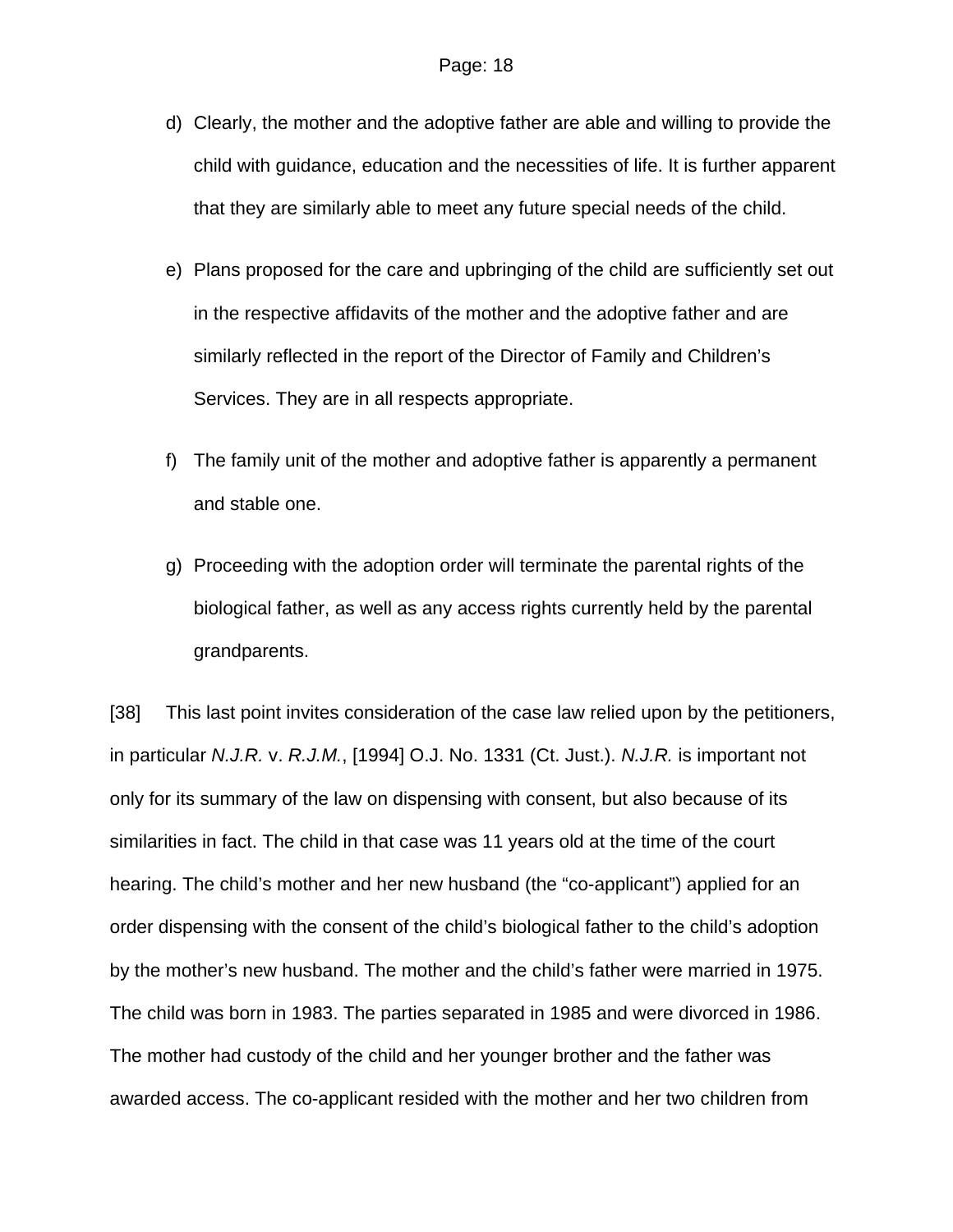1987 on and acted as a full parent to the child. The mother and the co-applicant were married in 1989. The father had been exercising only sporadic access to the child since 1986. About one year prior to the hearing, when the child was almost 10 years old, she executed a consent to her adoption by the co-applicant. The father consented to the adoption of the child's younger brother by the co-applicant, because he did not feel he was that child's biological father. While the father contended that the mother had interfered with his access to the child, it was common ground that he had seen the child very little over the previous few years. On the other hand, since the divorce judgment he had paid child support for the child.

[39] *N.J.R.* involved the application of s.138 of the Ontario *Child and Family Services Act,* which is roughly equivalent to s. 88 of the Yukon *Children's Act*. Not surprisingly, the test under the Ontario legislation was also the best interests of the child. Hardman J. reviewed the case law applying the "best interests" test to dispensing with consent. She referred to the test as a "rigorous" (para. 13) and "strict one, with the onus squarely on the applicant" (para. 21). In addition, she cited *W. et. al*. v. *C*. (1982), 35 O.R. (2d) 730 (Prov. Ct.), which described the test as a "stringent one", going "well beyond the mere balance of probabilities".

[40] At para. 18, Hardman J. quoted *Re: L. and L.* (1985), 51 O.R. (2d) 345 (Unif. Fam. Ct.), which she said had reviewed the law extensively. *Re: L. and L.* commented as follows at p. 359:

> "… The court should be ever conscious of the awful finality of an adoption order, and of the fact that such an order severs the relationship that formerly existed between the child and the child's natural parents. …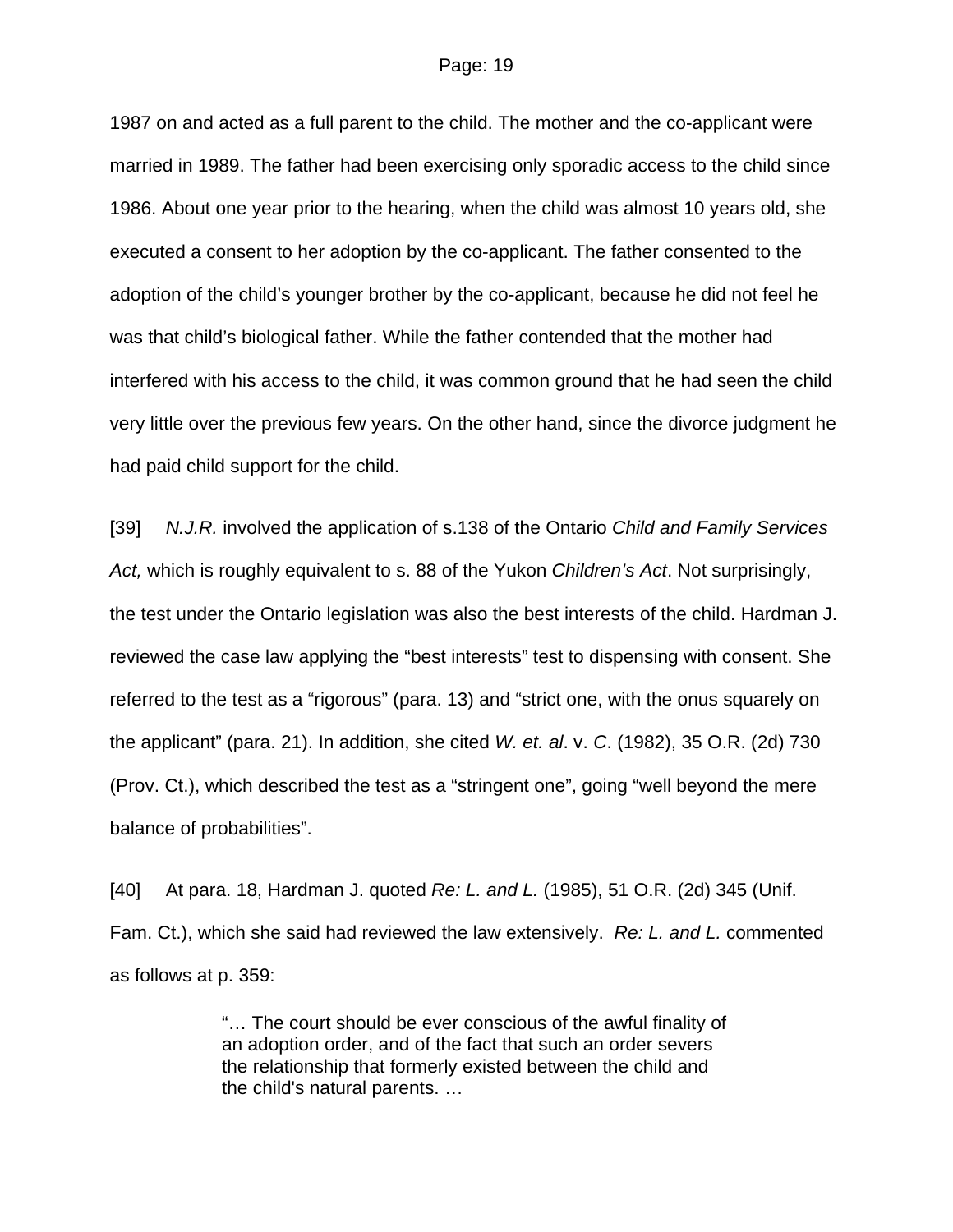While the court should intervene with caution, these issues, as well as all others, must be perceived through the eyes of the child. The wish of the natural parents to maintain the parent-child relationship is a relevant and substantial consideration that demands the court's attention. But it is one that should be assessed from the vantage point of the future well-being of the child, which, when all is said and done, is the crucial and determining factor." (my emphasis)

Hardman J. concluded from *Re: L. and L.* that it was clear that "there is a presumption that the child's 'relationships by blood' . . . are relevant" and that there "must be cogent benefits to terminate that sort of relationship" (at para. 24).

[41] Hardman J. also recognized, at para. 26, that many cases state that matters such as name change, inheritance and so on should be dealt with by less intrusive types of orders and that courts should be cautious in using the vehicle of adoption to "shore-up" step-relationship families. Given the fluidity of family relationships, Hardman J. agreed with that approach, but also stated that determinations must be based on the particular situation before the court. She stressed the importance accorded to the views of the child in the Ontario legislation. (I gather the Ontario legislation considered in *N.J.R.* is roughly equivalent to s. 83(1) of the Yukon *Children's Act*, which requires children's consent to their adoption when they are 12 years of age or older.)

[42] In applying the law to the facts, Hardman J. noted, at para. 21, that the benefits to the child from the adoption were similar to those "commonly raised":

- 1) similar family name;
- 2) security at home in the family unit;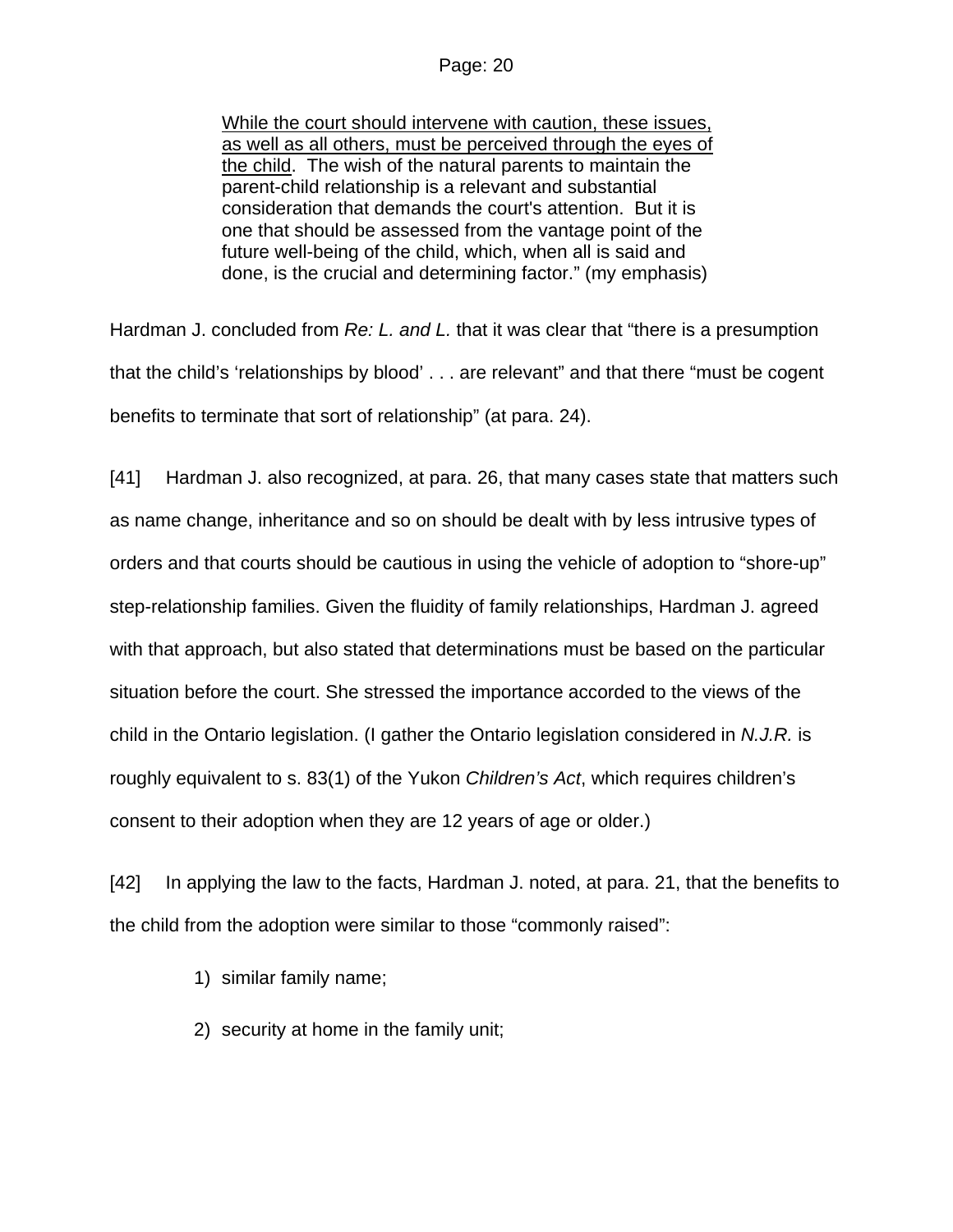- 3) benefit of stability in inheritance situation and upon the death of the biological mother;
- 4) confirmation of the reality of who is doing the parenting;
- 5) reaffirmation of the child's relationship with her younger sibling, who had previously been adopted.

[43] In addition, at para. 25, the court recognized that the relevant circumstances in that case were:

- 1) the child had lived most of her life with her mother;
- 2) the child had known the co-applicant as a fully involved parent since she was about 4 years of age;
- 3) the child executed a consent to the adoption when she was almost 10 years old and there was no change in her position at the time of the hearing;
- 4) it continued to be the child's wish, expressed through her mother, that she be adopted by the co-applicant; and
- 5) the mother had indicated that the child could continue to visit the biological father, if she so desired.

[44] Hardman J. gave particular emphasis to the importance of confirming the child's "current reality" as to who she perceived to be her family unit. At para. 28, she again referred to *W. et. al.* v *.C.*, cited above, which stated at p. 737: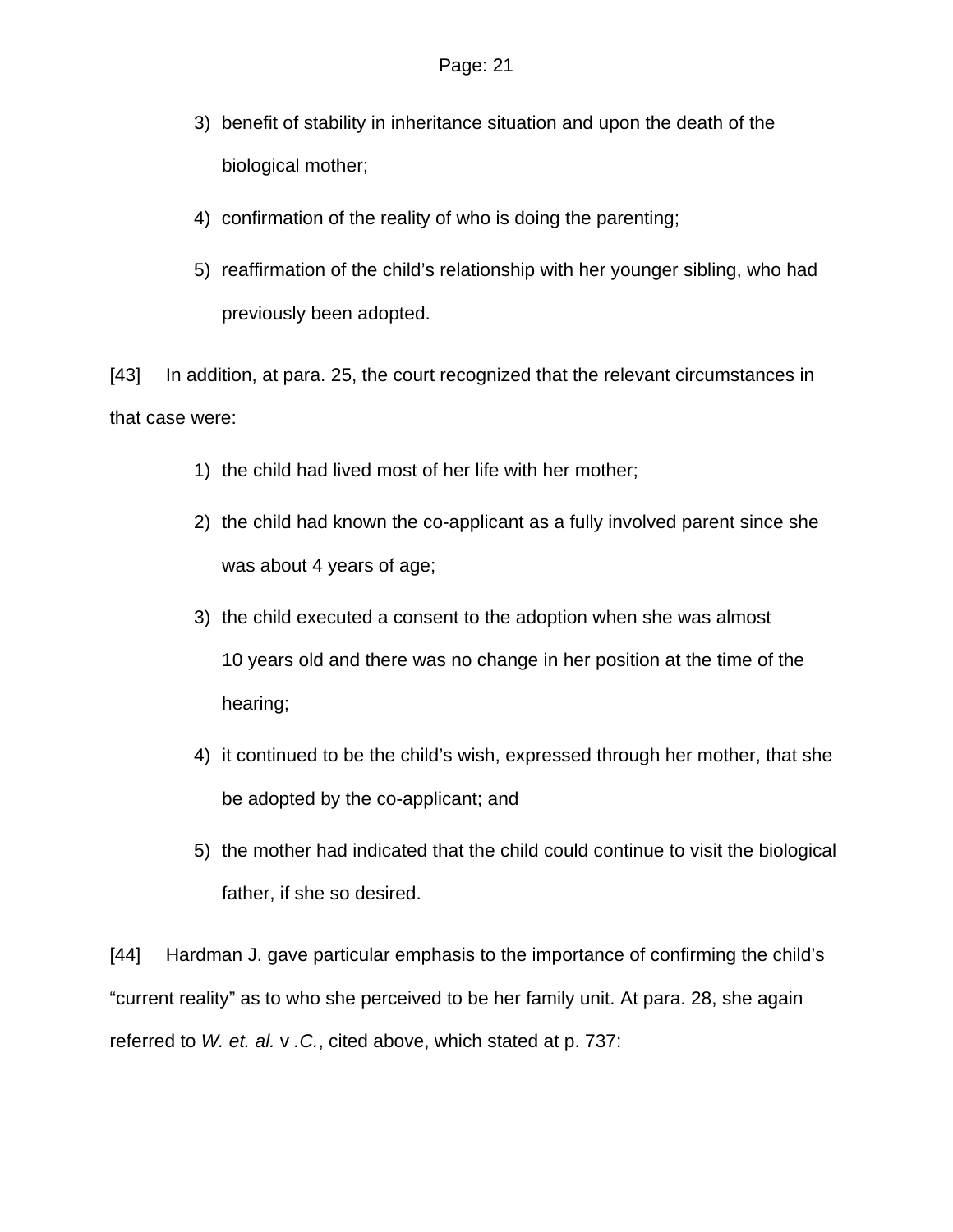"Although it has been said that such matters as security, continuity, inheritance, change of name, already are either ensured or can be secured by other less rigorous means, on balance this is not really so in this case. The child's perception is closer to the reality of the situation. … There are very many other normal and naturally desirable consequences which flow out of the establishment of permanent relationships through adoption." (my emphasis)

[45] As for the prospect of severing the relationship with her natural father, Hardman J. noted, once again, the child's "reality" was that there was little if any bond between them. Therefore, from the child's perspective she "had nothing to lose", given her father's lack of contact in the past few years and her very slight relationship with him (paras. 23 and 30). Nevertheless, the court ended its decision with the hope that the child may decide to maintain a relationship with her biological father, which the mother indicated she would support, if the child so desired.

[46] In summary, *N.J.R.* concluded that there was more to be gained from the adoption than would be lost by cutting the child's parental tie with her natural father. Of prime importance, among the various benefits, was the child's perception that the adoption would solidify her family unit (para. 30).

[47] In the case before me, there are several circumstances similar to those in *N.J.R.*:

a) The child has lived all of her life with her mother. She has known the copetitioner, D.T.B., since she was 4 years old. Indeed, he began to take on the role of a father figure in the child's life shortly thereafter and she has lived with her mother and D.T.B. since September 2001. The mother and D.T.B. were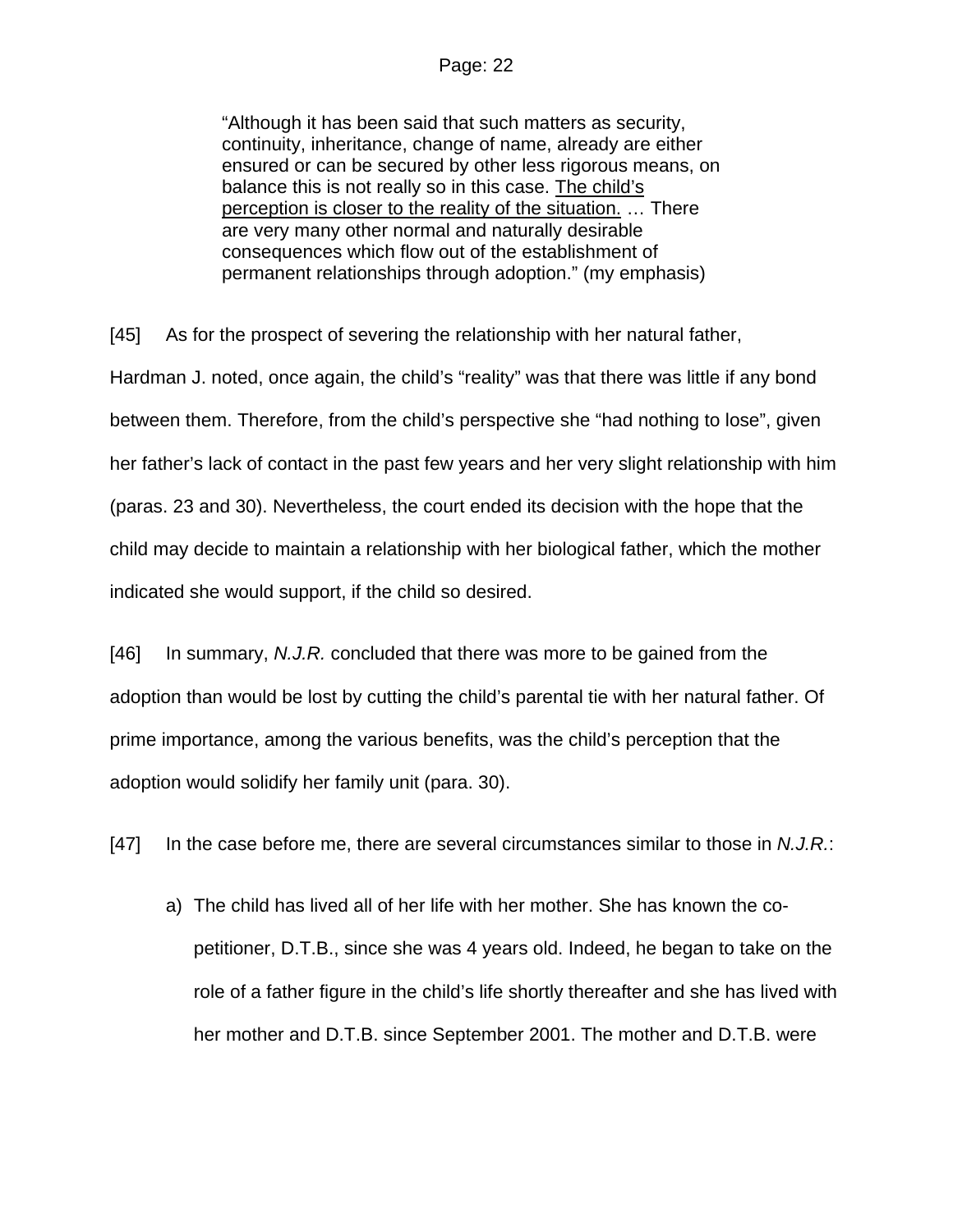married on July 5, 2002, and moved to Whitehorse about one year later, where they currently reside.

- b) The child has clearly expressed her views and wishes the adoption to proceed.
- c) There is no evidence that the child will feel any significant sense of loss from the termination of her relationship with her biological father and his parents. It is clear that she does not feel close to either and that they are simply not a big part of her life. Her biological father has had virtually no contact with her in the last eight years. His explanation that the mother has frustrated his attempts to maintain such contact rings hollow. As a result, the child has come to the point where she feels the biological father has moved on and is a stranger to her. Consequently, she feels no sibling attachment to his new son, P. She also feels ambivalence towards the paternal grandparents and describes them as being like "friends of the family". She wants to be allowed to enjoy her current family without interference from the biological father and his parents. Thus, in my view, the child has nothing to lose in terms of her very slight relationship with her biological father and her paternal grandparents.
- d) The mother has indicated in her second affidavit, at para. 75, that should the child decide that she wants to have a relationship with the respondents, collectively or individually, then she and D.T.B. would support her. Further, the child advocate was confident in submitting that if the child chooses to have access to the respondents in the future, she will do so. I also agree with the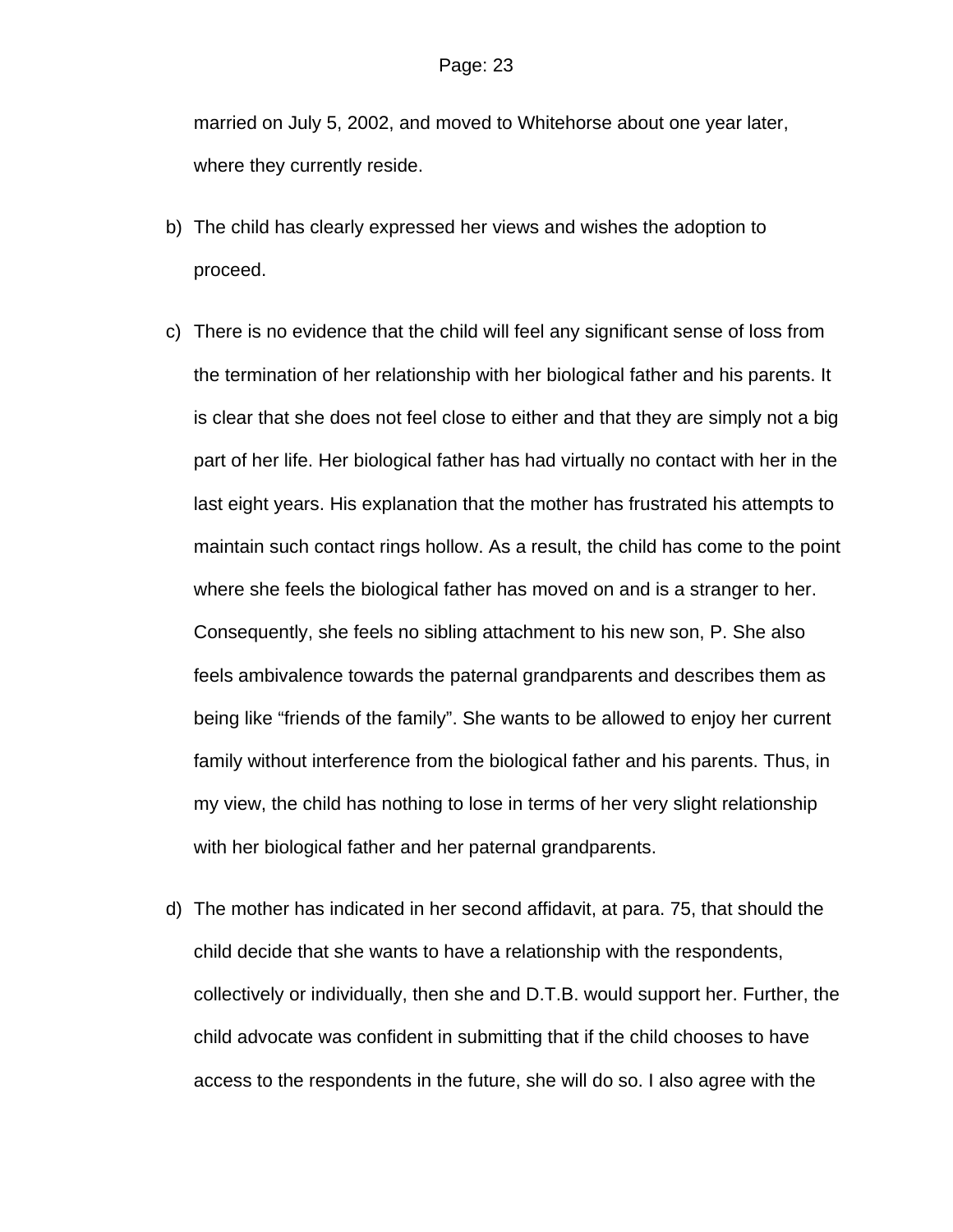child advocate that, given that the report of the Director of Family and Children's Services suggests that the mother and D.T.B. have done everything they can to act in the child's best interests to date, one should not assume, as the respondents' counsel suggests, that the mother and D.T.B. would not support the child in reaching out to the respondents, if she chooses to do so in the future.

- e) The adoption will also allow the child to be affirmed as a full sibling to the mother's expected newborn - a fact which only became evident to the mother and D.T.B. at the time of this hearing on August 28, 2006.
- f) The child will benefit from having the same family name as her parents.
- g) The child will also benefit from the stability of knowing that she will remain with D.T.B., in the event of the death or disability of her mother, and from the expected stability of inheritance, in the event of the death of either or both of the mother and D.T.B.
- h) Most of all, from the child's perspective, she wishes to have the "reality" of her current family situation recognized and solidified and she will no doubt benefit from the continuing security of the legal recognition that D.T.B. is her father.

[48] Should the biological father or the paternal grandparents wish to continue some form of relationship or communication with the child, while they have no legal right to do so, there is nothing to prevent them from continuing to make efforts to stay in touch. Further, should the child be willing to accept such communication, there is no objective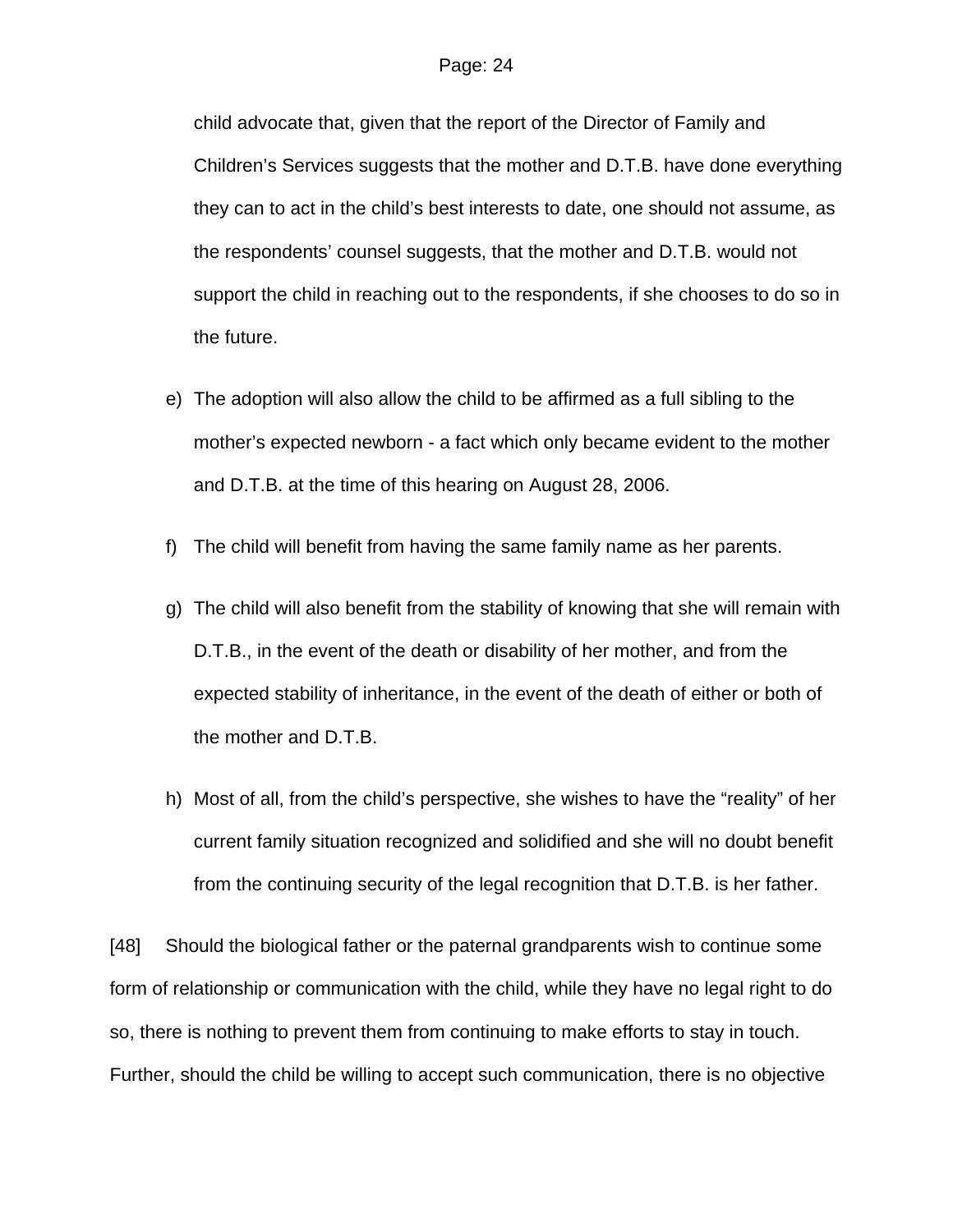reason to believe that the mother would prohibit it. While I have my doubts about the sincerity of the biological father's desire to maintain a relationship with the child, given his past history, I cannot say the same about the paternal grandparents. However, whether or not the child will desire any continuing contact with the paternal grandparents will be the child's choice. As was the case in *N.J.R.*, I similarly hope that the child may decide to maintain some connection with her paternal grandparents, but at the same time I recognize that she is apparently mature and intelligent enough to decide for herself whether such a relationship is truly in her best interests.

## **B. Section 94(3) of the** *Children's Act*

[49] The reference in *N.J.R.* to the desirability, where possible, of using less intrusive remedies than adoption is consistent with the intention behind s. 94 of the Yukon *Children's Act*. That section requires the court to consider whether to deny an application for dispensing with consent, where it would be "more appropriate" to proceed with an order for custody, or custody and guardianship, under Part 2 of the *Act.* I agree with the assessment of the law in *N.J.R.* that courts must be very cautious in granting adoptions to simply "shore-up" families involving step-relationships, especially given the relative impermanence of marriages and family relationships in recent times. I also recognize that the test for dispensing with a natural parent's consent is a strict one and that the onus clearly rests with the applicant. Nevertheless, each case must be decided on its own facts and the issues must be perceived "through the eyes of the child". In particular, the older the child is, the more the child's views should be given importance.

[50] At the outset of this hearing on August 9, 2006, the biological father seemed to indicate that he and his parents doubted the accuracy of certain evidence about the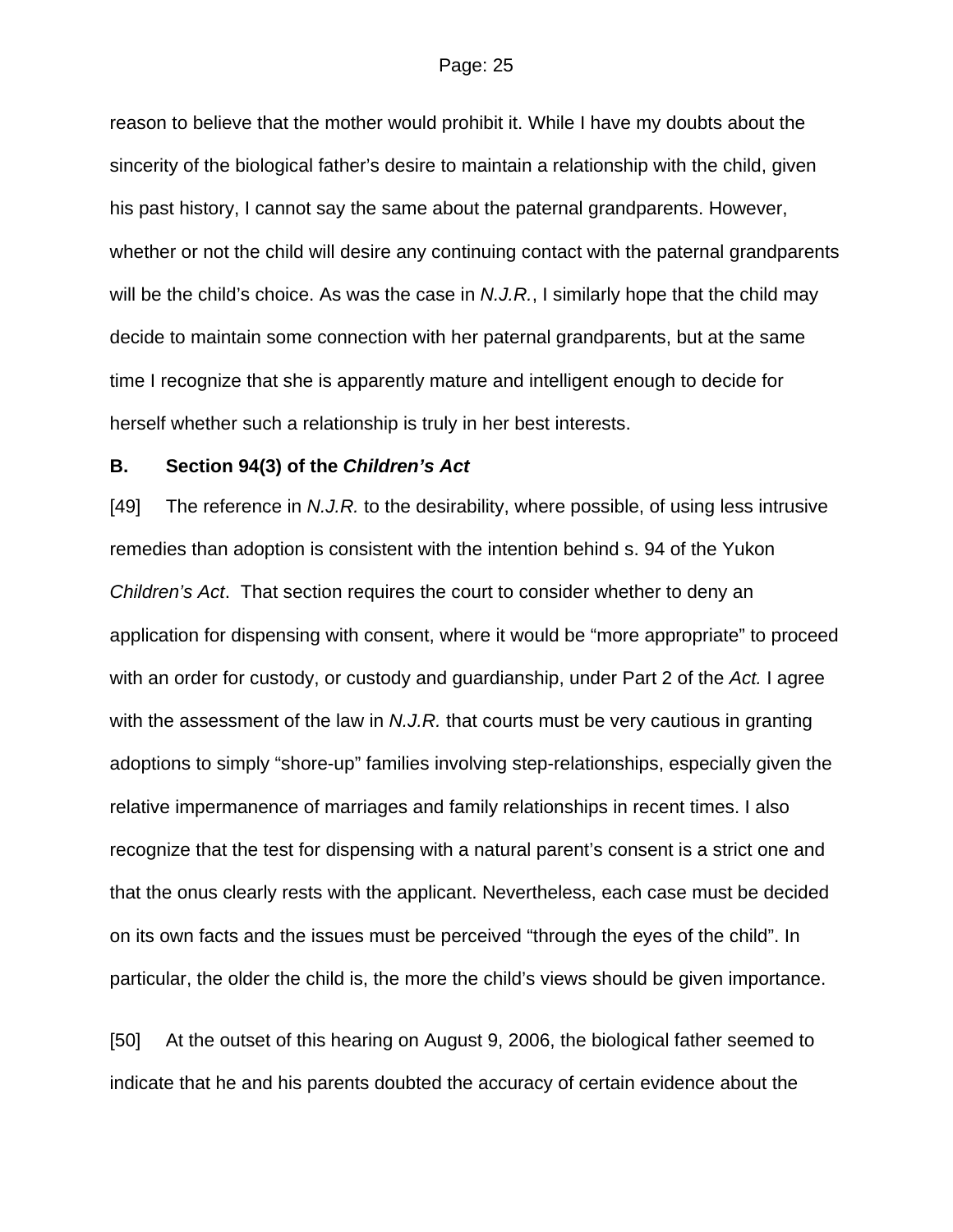child's attitude towards him and the paternal grandparents. However, there was no indication that any of the respondents attempted to contact the child advocate to confirm the authenticity of that evidence, despite having plenty of opportunity to do so.

[51] I have considered this issue cautiously and did not reach my conclusion lightly. However, as in *N.J.R.*, I am of the view that there are many significant and cogent benefits to the child from dispensing with the biological father's consent and allowing the adoption. At the end of the day, in addition to all the factors I have set out above, I give primary importance to viewing this application and the related adoption proceeding from the child's perspective. She is of an age and level of maturity that this should largely be her decision. Thus, it would be inappropriate to deny the application and proceed with a less intrusive order under Part 2 of the *Children's Act*.

### **V. CONCLUSION**

[52] Based on the evidence before this Court, and the application of the law to the facts, I conclude that:

a) Having considered all the relevant factors, it is in the child's best interests to dispense with the biological father's consent to the adoption. Those factors include my earlier findings that the biological father is not a concerned parent and that he has both effectively deserted the child and neglected to provide her with financial support. Continuing to require his consent would prejudice the best interests of the child.